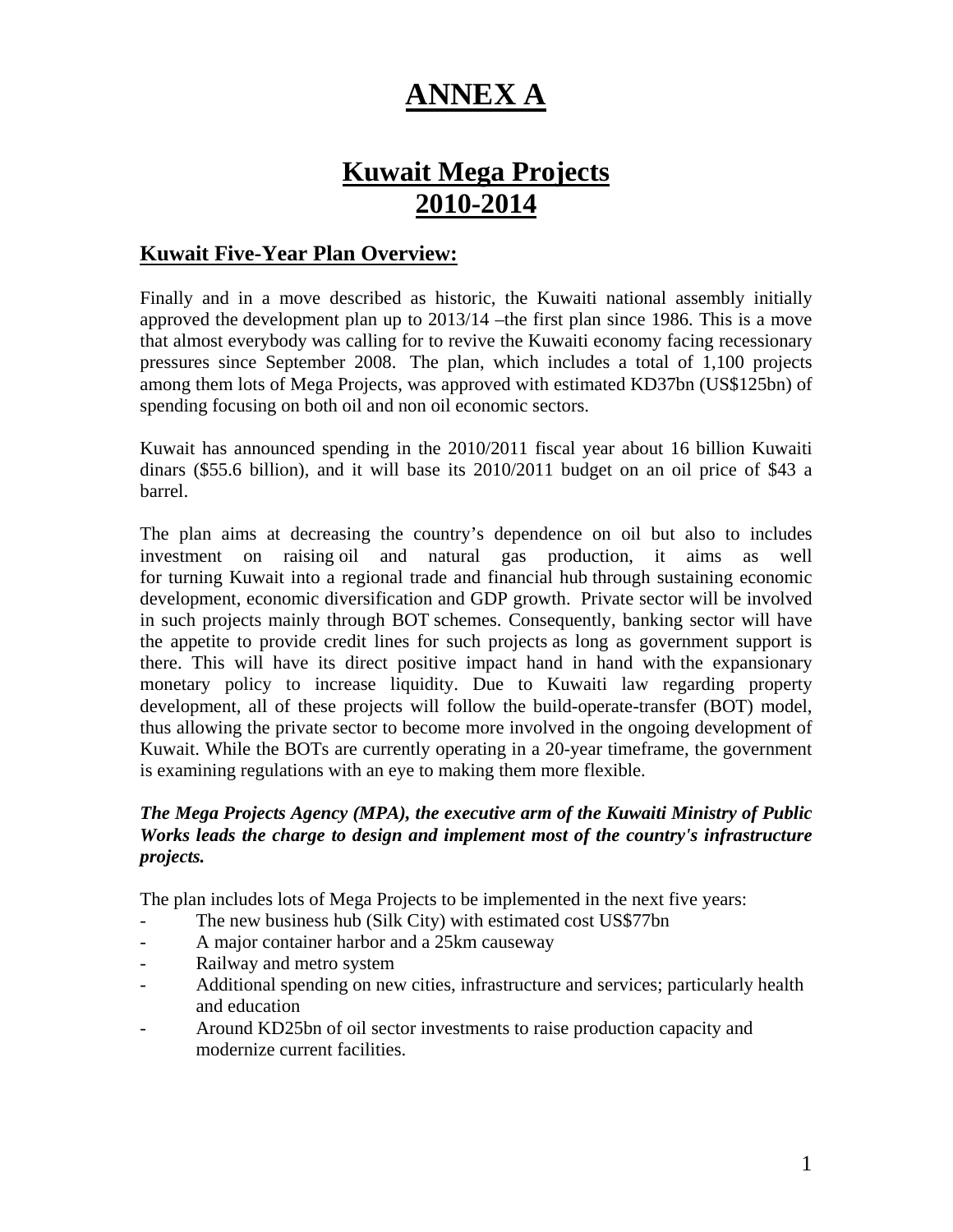#### **BOT Contracts**

We note that a significant number of the projects detailed above are guided by BOT contracts as defined by the Kuwaiti Law no7/2008, which governs the building, operation and transfer of structures that require granting of rights to state-owned properties. Under a BOT contract, a private company constructs and manages a facility and transfers the project to the government with no obligations after a given timeframe. In Kuwait, the typical term spans 30 years (up to 40 years in the case of special projects, approved on a case-by-case basis and not exceeding KD250 million in value), after which time, the project must be handed over to the government "without any consideration or compensation." The private company benefits from revenue streams during the period of operation. The government benefits from not having to incur additional spending on its balance sheet, as well as from employing the arguably better honed skills of the private sector in identifying, planning and delivering profitable projects. As a form of privatepublic cooperation that differs from either full privatization or full nationalization, BOT contracts ensure that the Kuwaiti government retains long-term strategic control of large projects.

Last month, Deputy Prime Minister Sheikh Ahmad Al-Fahd Al-Sabah was quoted as saying that the oil-rich country wants to tender \$8.7 billion in new development projects by next April. These projects include three new housing communities, a bridge, a hospital and a port expansion. Sheikh Ahmad had earlier indicated that Kuwait is planning to build 70,000 new homes by 2015 to meet the country's growing housing needs. He said the housing scheme would help push the country's real estate sector towards recovery after the effects of the global financial crisis. The ambitious property plan will be carried out by Kuwait's Public Authority for Housing Care (PAHC).

# **Leading Mega Projects :**

#### **I. Project name : Shadadiyah University Campus**

Client: Kuwait University Works

Estimated Value KD: 1,597 B (25 yrs project)

Project Description: The Kuwait University plans to develop the Kuwait University City (KU City), a educational complex in Shadadiyah, 20 km west of Kuwait City. KU City will spread over a 4.9 million m² area. It will consist of three campuses including 16 colleges and support faculties, a hospital, a hotel, a housing complex, sports facilities, auditoriums and so forth. Upon its completion in 2015, the city will have the capacity to accommodate up to 40,000 students.

*Infrastructure contractor: on 28 January 2010 Kuwait University has signed a contract with GULF DREDGING & GENERAL CONTRACTING CO. for an infrastructural construction and maintenance of the project worth KD 5.227 million. The project is to be executed in 24 months as of next February and will be followed with construction of the buildings of the basic faculties of the university, along with affiliate facilities.*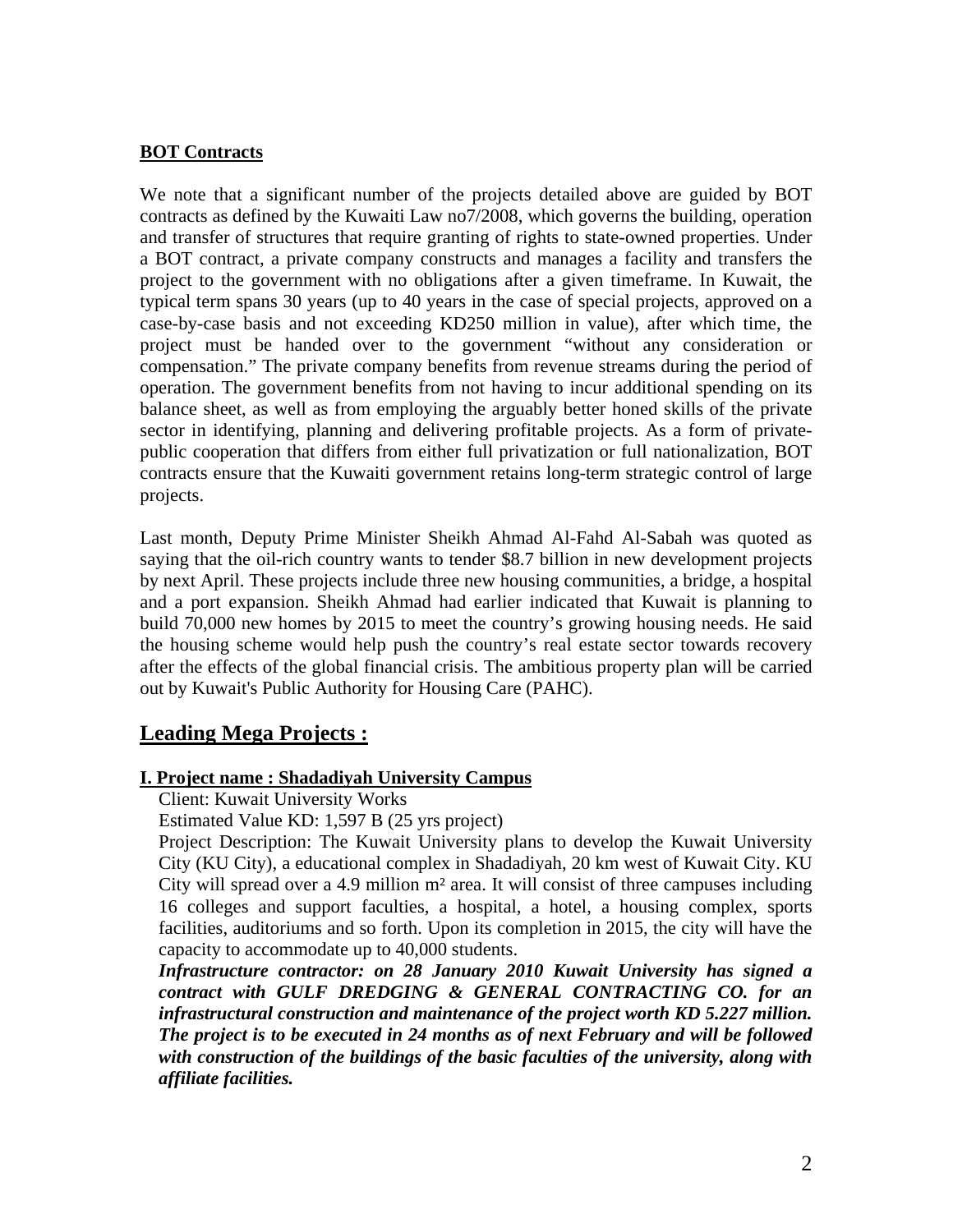#### **II. Project name : Silk City- known as Madinat Al Hareer**

Client: Ministry of Public Work

Estimated Value KD: 25 B (in 25 years)

Project Description: In July 2008, Kuwaiti Government had approved the biggest real estate project that will be located in Subiya, northern Kuwait. The city will span 250 km² and will include 30 communities grouped into four main districts: Finance City, Leisure City, Ecological City, and Educational and Culture City, it will include as well Olympic Stadium, residences, hotels and retail facilities. Around 450,000 new jobs will be created. The most iconic development within Finance city will be the 250 storey Burj Mubarak Al Kabeer, which is intended to become the tallest structure on earth. Once completed in 2023, Silk City will be transformed into a new urban centre for 750,000 residents in over 175,000 residential units.

*Project is under design. Civic Arts / Eric R. Kuhne and Associates is the urban and landscape designer. The city needs more than 10 years to be completed. Completion duration for the first phase is between 5 - 7 years. Construction in first phase is expected to be in 2012. Estimated duration of the project 2012-2023.* 

#### *Project website:[:www.madinat-al-hareer.com](http://www.madinat-al-hareer.com/)*

The whole project design was created as a voluntary initiative by TAMDEEN REAL ESTATE Company in collaboration with Ajiyal Real Estate & Entertainment Co. [www.tamdeenrealestate.com](http://www.tamdeenrealestate.com/)

# *TAMDEEN REAL ESTATE CO.*

*P.O.Box 21816 Safat 13079, Kuwait Tel: 00965 1882233 00965 25362330 Fax: 00965 25362360 Mohammed Jassim Al Marzouq Chairman & CEO [Mmarzouk@tamdeen.com](mailto:Mmarzouk@tamdeen.com)*

#### **III. Residential Projects :**

New city developments are included in the plan to meet the demands of its fast growing population. Kuwait has plans to create satellite cities and towns in the outlying regions mainly in Subiya, Khairan (potentially for 500,000 people) Jaber Al Ahmed City (100,000), Arifjan (up to 100,000) and other smaller city developments such as Al Mutlaa, Saad Al Abdullah, Sabah Al Ahmad city which are currently witnessing a surge in activity mostly related to large scale public housing projects. According to the Public Authority for Housing Welfare (PAHW) almost 50,000 residential units will be distributed at the end of the five-year development plan. The new cities will be executed also through a BOT basis, since the institution lacks professional expertise in the construction of such huge projects. All cities among residential units, comprise commercial complexes, ministerial complex, universities, schools, mosques, hospitals, sport and entertainment areas and amenities. These urban projects are divided into three contracts; the first of which covers the development and maintenance works of the public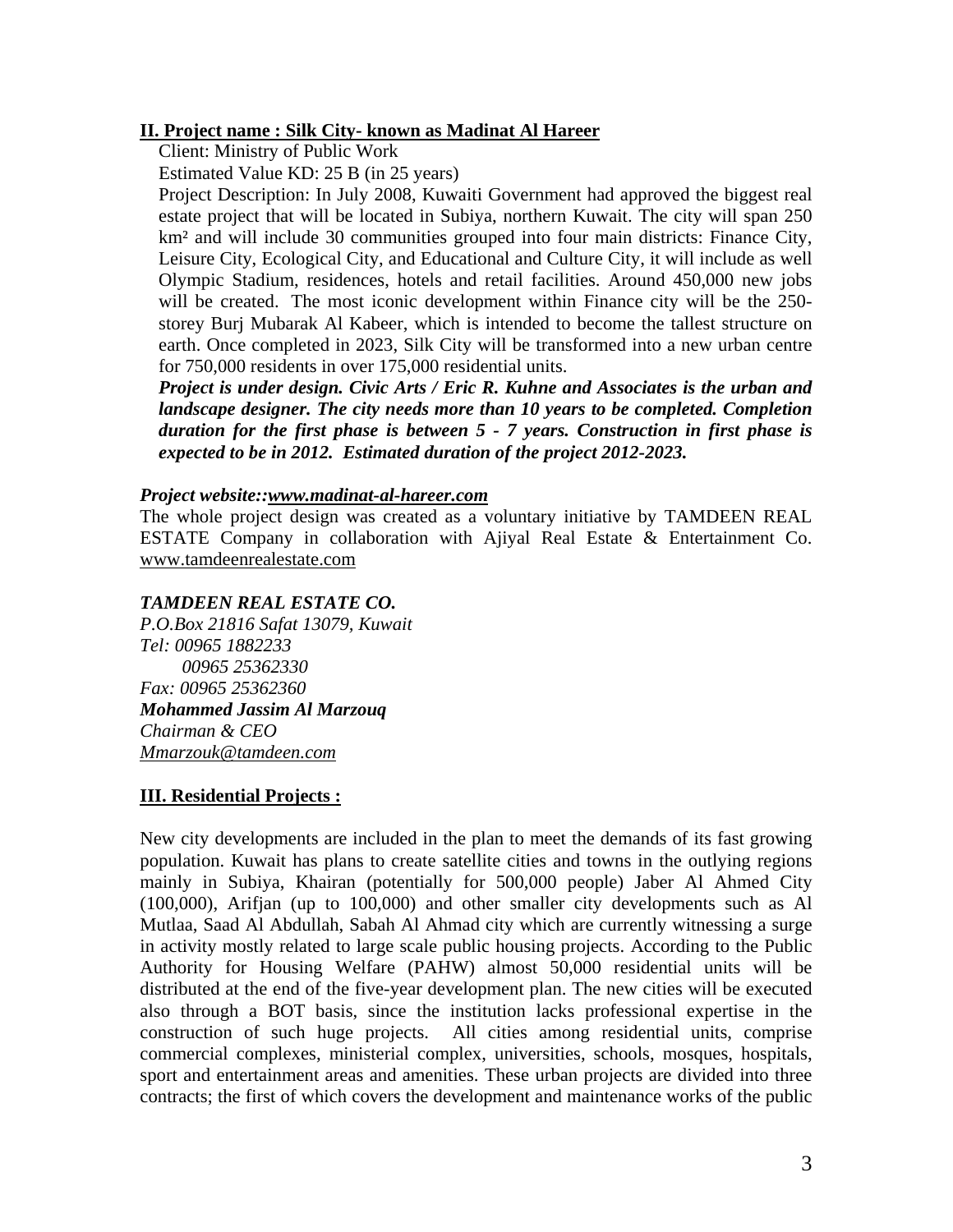utilities including the horticultural works, the waste recycling plant, the drinking water plant, and the main power station. The second contract covers the road building works and the telecommunication services, while the third contract deals with the infrastructure works at the public facilities in the areas.

#### *Public Authority Housing Welfare*

*Al Surra Street, Ministries Area, P.O. Box 23385, Safat 13094, 13094, Kuwait Tel: +965 2530-1000 | Fax: +965 2538-7464 | Email: [webmaster@housing.gov.kw](mailto:webmaster@housing.gov.kw) | Website: [http://www.housing.gov.kw](http://www.housing.gov.kw/) Name: Ahmad Atwa Position: Civil Engineer, Contracts Department Tel:+9652- 530-1000 (ext: 1364)*

#### **Some of the most significant urban are listed below:**

#### **III.1. Project name: Khairan Residential City**

Estimated value KD: 1.828.863,- (7 yrs projects)

Project description: Main roads+ 35,844 residential units`

Khairan development will span 40 million  $m<sup>2</sup>$  in Al Zour Area. The city will be built in five stages, each adding between 4500 to 8500 units. The project is currently under study and the last official completion date announced was the last quarter of 2015. However, the project has already suffered delays in its planning stages.

*Consultant: First Investment Company is the project consultant Souk Al Safat Building, 1st Floor, Abdullah Al Mubarak Street, Mirqab Area, P.O. Box 20230, Kuwait Safat 13063, Safat 13063, Kuwait Tel: +965 2243-5857,+965 180-4050 | Fax: +965 2243-5856 | Email: [info@fic.com.kw](mailto:info@fic.com.kw) | Website: [http://www.fic.com.kw](http://www.fic.com.kw/)*

#### **III.2. Project name: Sabah Al Ahmad Future City**

Estimated value KD: 435 M

Project Description: Main roads+9574 housing units

This real estate community will be located 50 km south of Kuwait City. The city will be developed over an area of 35 million m<sup>2</sup>. Once completed in 2015, the city will house up to 110,000 residents.

*Infrastructure contractor as of February 8, 2010: Combined Group Contracting Co. ----- <http://cgccompany.com/eng/overview.asp>*

#### **III.3. Project name: Mutlaa residential areas**

Estimated value KD: 890 M Project Description: Main roads+18,000 residential units

#### **III.4. Project name: Jaber Al-Ahmad Residential City**

Estimated Value KD: 408 M Project Description: Main roads+5020 residential units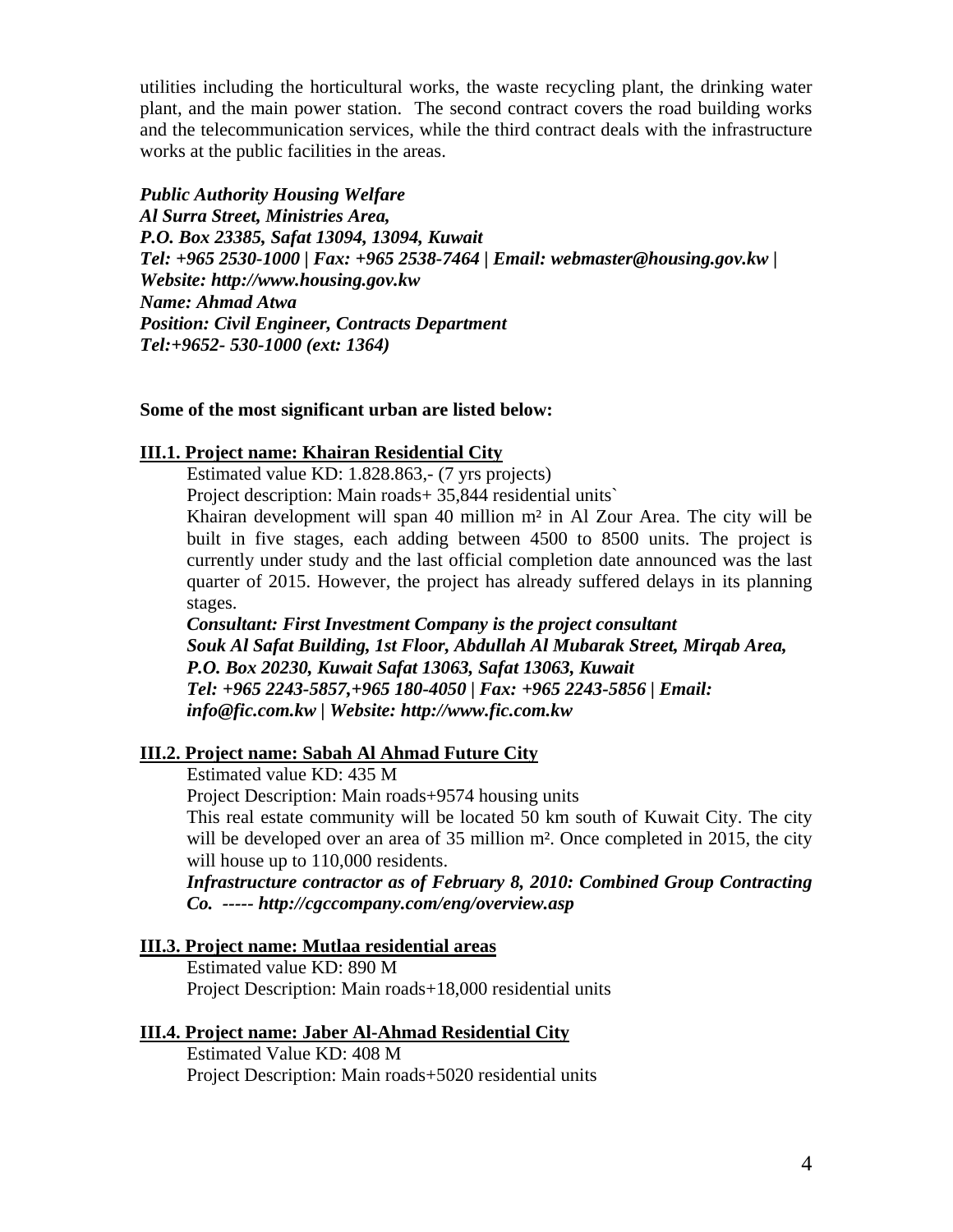*The bidding on the project was open on 28 Jan 2010 and remains open for 90 days.* 

*<sup>U</sup>***III.5. Project name: North South Sulaibikhat Residential City** Estimated value KD: 115M Project Description: 1736 residential units *Soil Improvement, Road & Infrastructure works Contractor September 2009: Mushrif Trading and Contracting Company K.S.C.C.--- [www.mushrif.com](http://www.mushrif.com/)* 

*<sup>U</sup>***III.6. Project name :Saad Al Abdullah Residential City**

Estimated value KD :199 M Project Description: 3576 residential units . *This city is currently under construction with an expected of 33% of completion by 2011/2012.*

### *<sup>U</sup>***IV. Infrastructure Improvements**

*Air access: The most significant infrastructural development consists of the ongoing expansion of the Kuwait International Airport. The expansion project involves the construction of a new terminal building the two existing runways will be extended up to 600 meters and a third runway will be constructed. The airport capacity will be increased to 20 million passengers upon the project's completion. These projects are carried by the Kuwait Directorate-General of Civil Aviation (DGCA)*

### *<sup>U</sup>***IV.1. Project name: Kuwait International Airport Expansion Plan - New Passenger**  *<sup>U</sup>***Terminal Two**

#### Estimated value KD: 212 M

Project description: Construction on the project is in progress. The expansion project involves the construction of a new terminal building that will be connected to the existing terminal building via a tunnel, the two existing runways will be extended up to 600 meters and a third runway will be constructed, airplanes hangars, roads, substations and other airport related facilities.

*The electrical infrastructure contract that has been awarded to Siemens is expected to be completed in January 2011.Tender for the main contract is expected to be issued in May 2012. Completion is expected in 2016.*

# *<sup>U</sup>***IV.2. Project name: Kuwait International Airport Expansion – Infrastructure**

Estimated value KD: 150 M

Project description: The project calls for design and construction of infrastructure work for the Kuwait International Airport, including approach roads leading to the airport, runway and aircraft hangars.

*The main contract was warded in 2009 to Alghanim International General Trading and Contracting Company - Email: [fasg1@falghanim.com](mailto:fasg1@falghanim.com)- www. falghanim.com*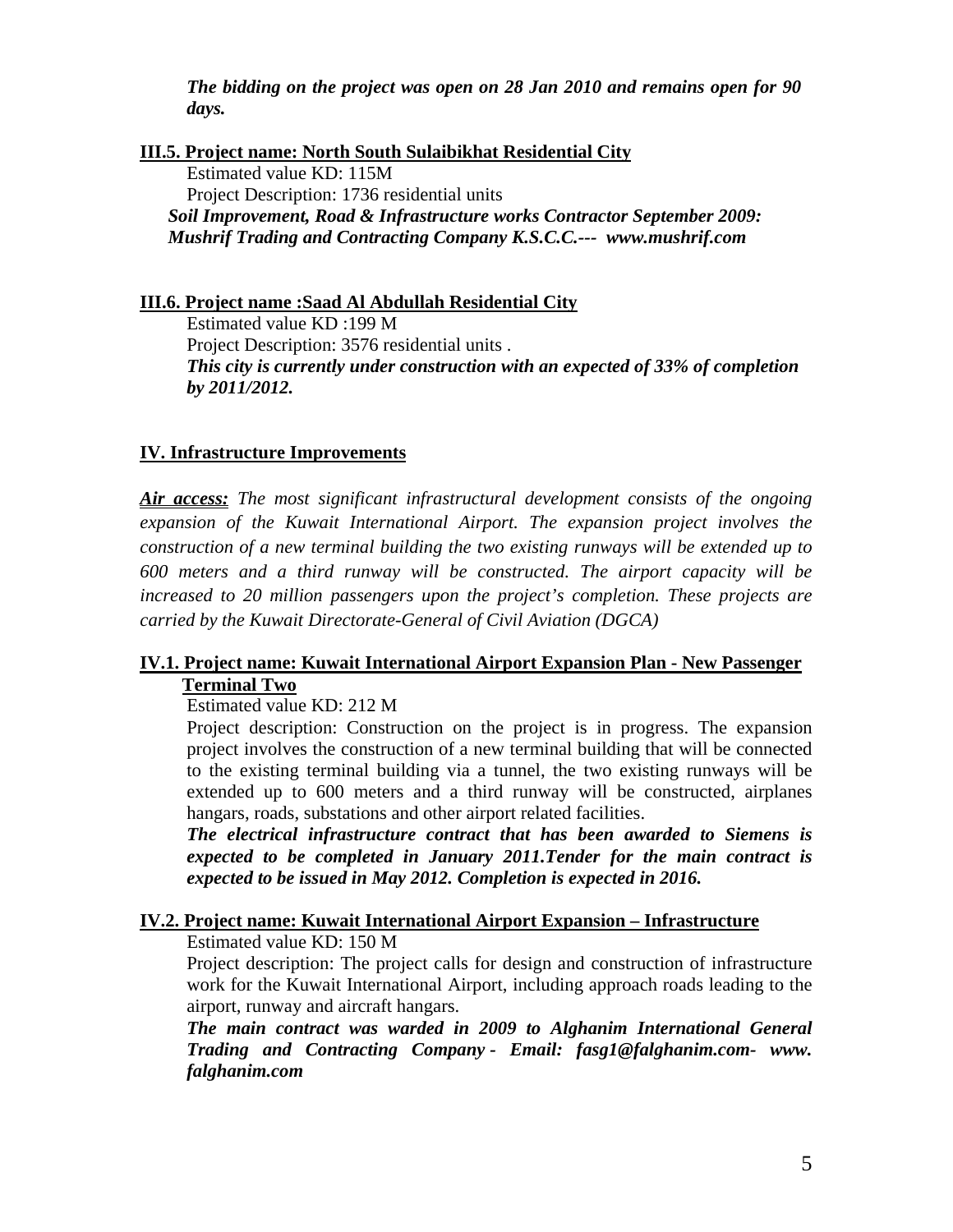*Ground access: Another key infrastructure development is the expansion of highways and road networks (including the ring roads), the implementation of a mass transport system, and the implementation of a smart parking system. An underground network and a railway system will link Kuwait to the other members of the GCC, Central Asia, Europe, India Subcontinent and the Middle East. The railway project is planned to be 265 km long and will cover almost all parts of Kuwait. Also, the Jaber Al-Ahmad expressway will link the Silk City and the satellite cities to be built in the northern area of Kuwait city.*

#### **Client: Ministry of communications IV. 3. Project name: National Rail Network and a Metro system**

Estimated value KD: 4 M

Project description: The Kuwait Metropolitan Rapid Transit calls for construction of a 171 Km Kuwait Metro. The Metro will be built across the inner city of Kuwait and will include 4 lines. 60 kilometer of the metro will be built underground network, and will cover the country. *Invitation to Bid for the main construction contract is expected to be in 2011. The metro is expected to be completed in 2016.* 

The National Railway System will be 518 kilometers (324 miles) long and is planned to link a proposed 2,000-kilometre (1,250-mile) Gulf railway line with Iraq, Iran and beyond. It will link the Saudi border in the south with the Iraqi border in the north, besides linking the east and west points in the country. The project is estimated to cost around 1.8 billion dinars and will be implemented by the private sector.

The railway project is to be implemented through a newly established shareholding company, of which 50% of the shares will be offered for sale to Kuwaitis, while the government and Kuwait Overland Transport Union will retain 40 percent and 10 percent respectively.

The studies prepared by the below mentioned consortium on the planned subway and railway systems have been concluded and submitted to the major projects committee for consideration.

*Consortium led by Eng. Saeed Dashti, Chairman of Overland Transport Union along with members of Spain's Ingenieria & Consultoria de Transporte (Ineco), and the local Kuwait United Development group together carried out the feasibility study. Parsons Brinckerhoff conducted a feasibly study of roadway design and the transportation networks in Kuwait.* 

### **IV.4. P roject name: Jaber Al-Ahmad Al-Sabah Bridge-**

Client: Ministry of Public Work Estimated value KD: 750 M Project description: the Jaber Al-Ahmad expressway will link the Silk City and the satellite cities to be built in the northern area of Kuwait city.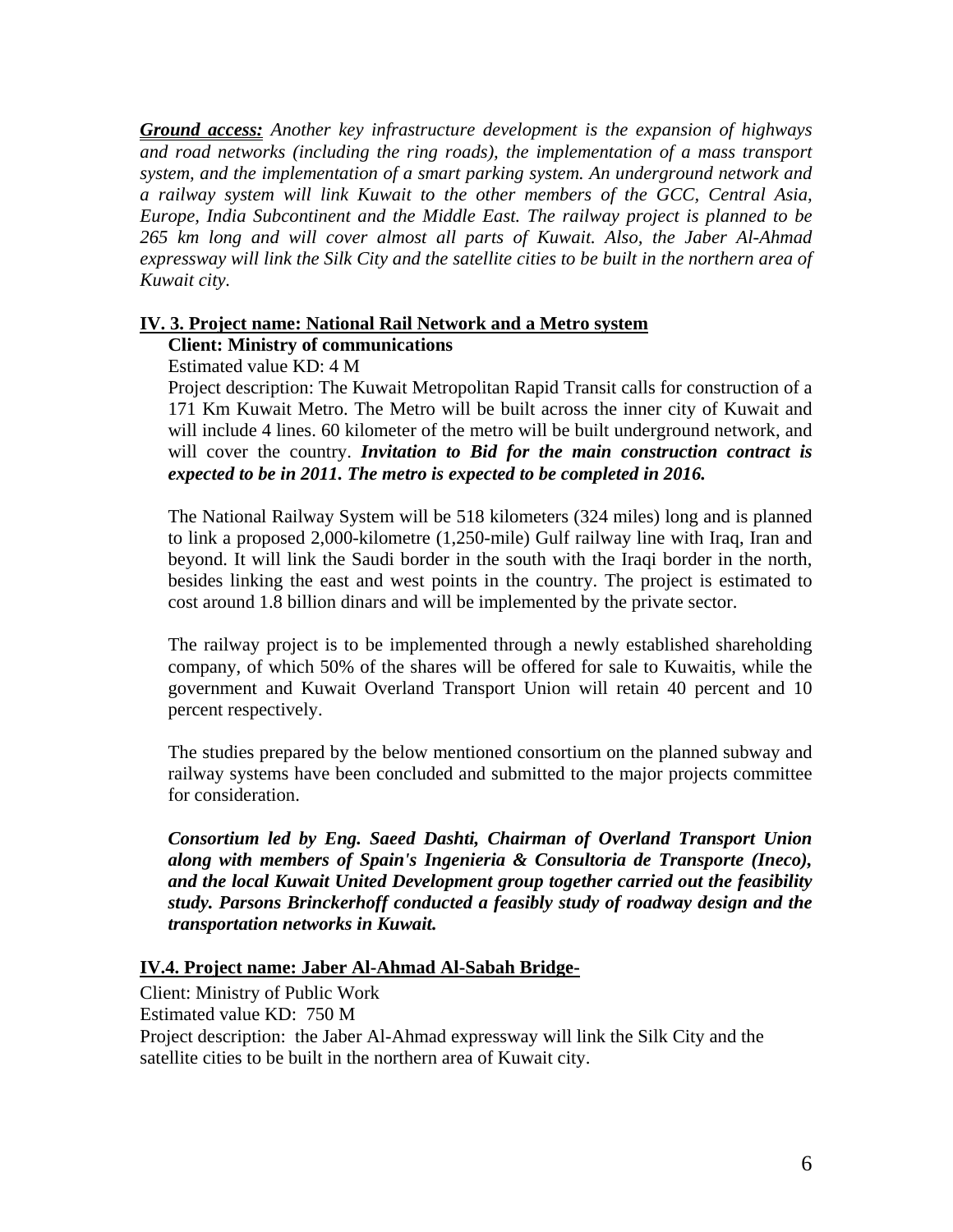# *The bidding on the project was open on 4 Jan 2010 and closing date is remain open for a six-month period (Jun 8, 2010) to settle on the qualifiers, while the design and the execution of the project is due to complete in five months.*

The Ministry of Public Work has qualified eight groups, each comprising three to four contractors. The scope of work includes construction of Jaber Ahmed Al-Jaber Al-Sabah Bridge in Kuwait city.

*Contact: Central Tenders Committee CTC & Ministry of Public Works.*

# **The government's ambitious plan included the development of Kuwait's islands - Bubiyan and Failaka.**

# **IV.6. Project name: Bubiyan Island Development**

Estimated value KD : 345 M (Infrastructure Cost : 305 Million KD, Port Superstructure : 40 Million KD)

*Client: Kuwait Ports Authority the port's project manager Ghaleb Al-Shimmari from the Ministry f Public Work*

Project description: Yet another key infrastructure development was on top of the agenda of the five-year plan. Bubiyan Island and Bubiyan Harbor are crucial to the Kuwait's pursuit of becoming a regional financial and economic hub. Bubiyan, Kuwait's largest island- 530 km² island on the Gulf- close to the southern Iraq port of Umm Qaser, and is separated from the mainland by the Subbiya Channel. Long undeveloped due to its poor soil conditions, the Kuwaiti government approved a plan to develop Bubiyan in 2004 and to turn it into commercial seaport. The first phase of work is estimated to cost KD118m and includes the construction of three bridges. Work to design and build the port was set to start in 2009 and complete in 2014. A further KD45m has been allocated by the ministry for a railway linking the island with Kuwait City, KD19m for design works, and KD35m for roads. The project is expected to be carried out in five phases. The government of Kuwait will finance the entire required infrastructure for the island and the port: dredging & reclamation, ground improvement, road & bridge, port infrastructure & buildings

*IV.6. a. The Bubiyan Harbor development project*: The project aims to turn Bubiyan island into a naval facade of the country, a centre of shipping activities and a multi-media transport network. The MPA plans to build Bubiyan Island Port to serve the export and import requirements for the reconstruction of Iraq for 20 years. Upon its completion, the port will have a total handling capacity of 2.5 million containers per year.

It is being implements over four stages, the first of which is divided into three chapters. The first chapter (2007-2011) envisaged building the new railway and the new road and treating the soil there. The second (2009-2013) aims to deepen the draught of the harbor to 30 meters in order to be able to receive larger ships in line with the world's latest standards. The third chapter (2009-2014) aims to launch nine docks at the harbor in order to expand the harbor's handling capacity to 2.5 million containers a year. The second stage of the project (2016-2021) envisages adding seven docks while the third stage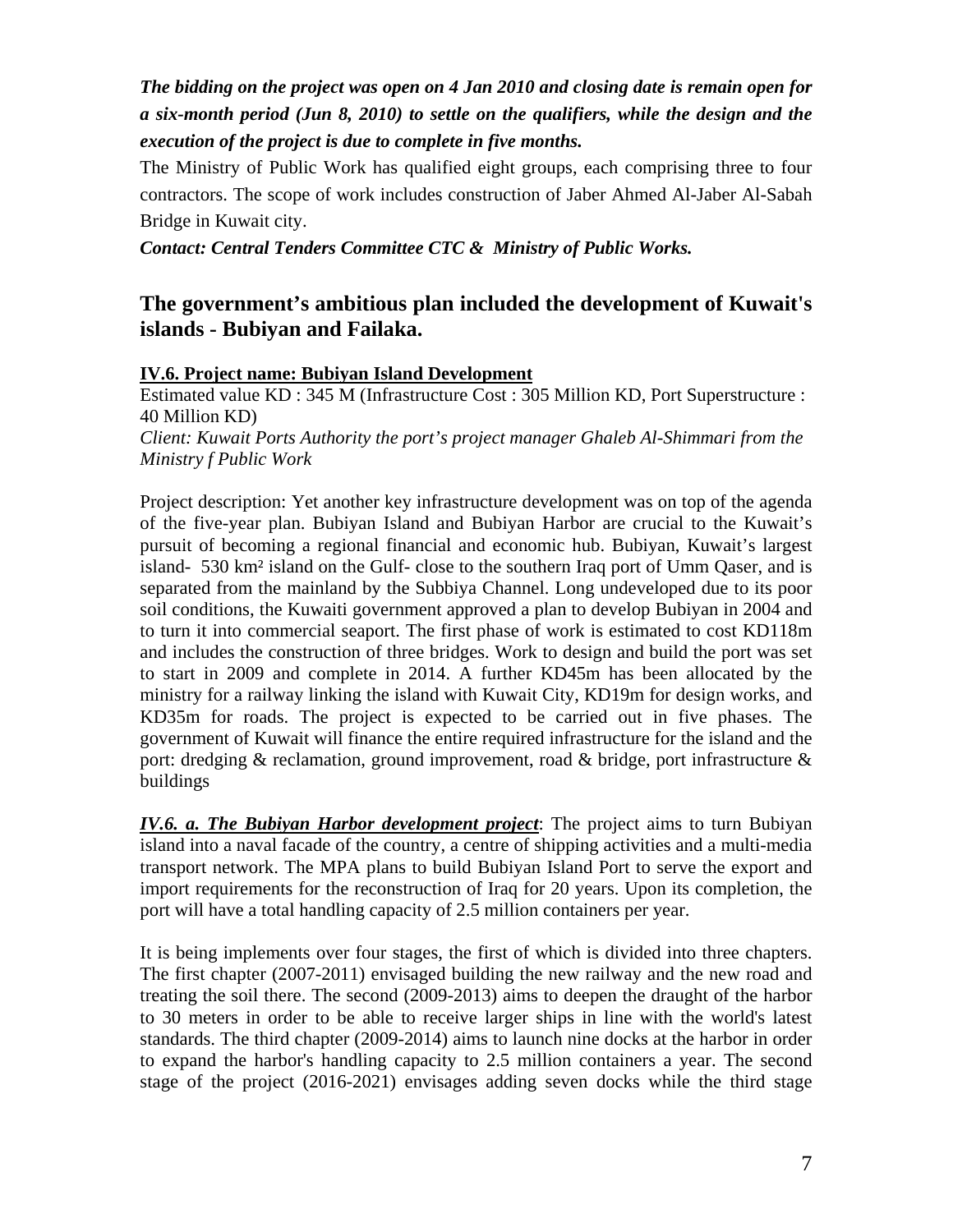(2023-2028) will add eight docks and the fourth stage will add 36 docks by 2033, thus pushing the total number of docks to 60.

*Port Contractor: HYUNDAI Engineering & Construction Co and Kuwait's Kharafi Group have won the contract to design and build a container port on Bubiyan island.*

*IV.6. b. The Bubiyan Island development project* envisages initiating nature reserves and tourist resorts and the residential area along the coastline, building a modern road network, between Al-Sibiyah and Al-Jahra cities and Sheikh Jaber Al-Ahmad Bridge, with a total length of 36 km, to link the island and the harbor on one hand to Kuwait City and Al-Sibiyah City on the other.

To keep pace with demand, a number of hotel projects have been initiated while existing ones are being upgraded, expanded or refurbished. Among the major hotel upgrade projects under way is the Messilah Beach hotel and the Regency Palace.

*Urban contractor: The US' Hill International (main consultant of MPA) has been selected as project manager on the scheme, which will include the construction of hotels, chalets and recreational facilities on the island and a causeway to the main island.* 

# **IV.7. Project name: Failaka Island Development**

Estimated Value KD : : 120 M

Project Description: The MPA of the Ministry is also developing the Failaka Island one of the country's major islands located some 20 km off the coast of Kuwait City in the Persian Gulf. The island has a historical significance as it dates beck to thousands of years and is known of many Greek antiquities.

Its development project aims to launch a world-class tourist resort, 20 hotels, chalets, a golf course, housing units, a marine park, four marinas, and entertainment facilities in an environment-friendly atmosphere. No private cars will be allowed in the area.

After being put on hold in 2008 because of changes in legislature, the bidding for the project was initiated recently with around 42 companies having participated in the process. It is to be developed on a build-operate- transfer (BOT) basis and calls for the construction of tourism infrastructure on the 43 sq km island.

The government-owned Touristic Enterprises Company (TEC), meanwhile, is spearheading development of a section of the island. A BOT contract was signed in mid-September between TEC and a consortium led by Al-Mal Real Estate Company for the development of a tourist resort on the southern portion of the island. The resort will include a 100-room five-star hotel, 502 chalets, a sports and entertainment centre with a pier, a health spa, a water park and golf and mini-golf courses. Project costs are estimated at KD 40 million and the area to be developed covers about 1.7 million sq m. Detailed designs are due to take about a year, construction a further two years. The initial completion deadline set for 2015 is unlikely to be met.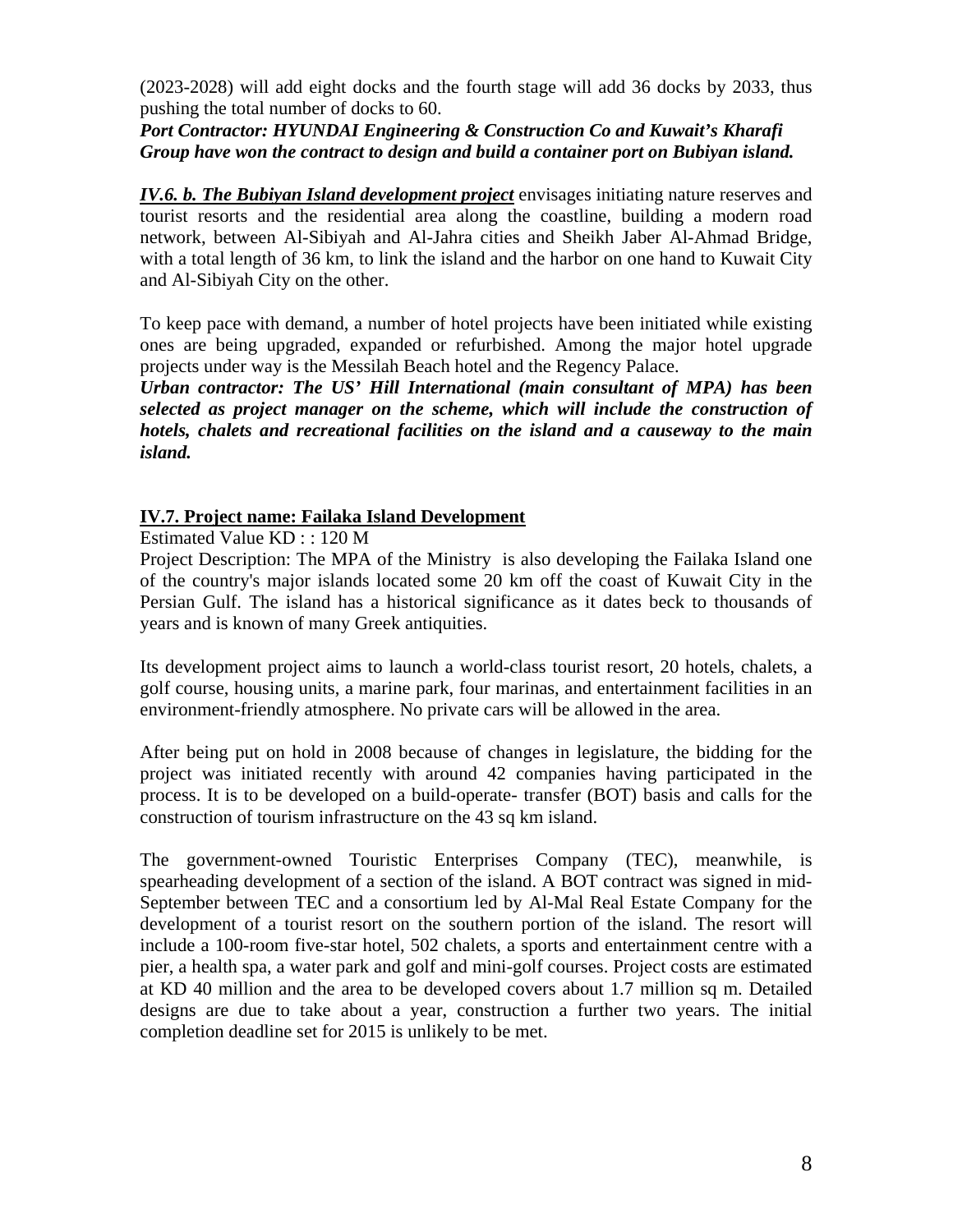# **IV.7. Project name : Jaber Al Ahmed Al Sabah Hospital (South Surra Hospital)**

Client: Ministry of Health

Estimated value KD: 304 M

Project description: The project involves the construction and maintenance of Jaber Ahmed Al Jaber Al Sabah Hospital in Surra, comprising five buildings varying in size from two to eight stores, consisting of (1,268) beds, including a car parking area with capacity of (4,000) vehicles and other a comprehensive range of medical services comprising diagnostic and treatment services, a trauma center and casualty services, outpatient services, dental services, obstetrics and gynecology services, inpatient care services, VIP suites for the visiting heads of states and another wing for VIP suites. When completed, it will be the largest hospital in the state. The Construction works have commenced on this development and expected to be completed by end of 2012.

*In August 2009 A joint venture of local Kuwait Arab Contractors Company and Egypt's Arab Contractors (Osman Ahmed Osman & Company) has been appointed as the main contractor www.karabcont.com*

### **IV.8. Project name: Renovation and beautification of downtown Kuwait**

Client : Kuwait Municipality Estimated Value KD : 20 M

# **IV.9. Project name : Develop and beautification of Sulaibikhat Beach**

Estimated value KD : 35 M

# **V. The five-year plan includes as well investment on raising oil and natural gas production.**

Kuwait's Electricity and Water Ministry (MEW) announced 9 mega projects to strengthen the electricity and water transmission network in the country, and to meet the increasing demand in consumer consumption. These are in addition to a further 99 projects, with a total cost of KD 253 million, providing services for consumers and new residential areas.

Among the MEW's major projects is a plan to establish new power plants in Al-Zour, Al-Subiya, Al-Jalai'ah, and Al-Shuaiba, as well as establishing new water desalination plants and developing the current facilities.

The plan is to assign some power and water projects to private companies, while also transferring the ownership of general power and water services to the private sector, in order to reduce government spending on power plants.

There are plans to establish a 2,000-megawatt 'gas turbine' power plants at the site of the Subahiya power plant at a projected cost of around KD 654 million. In addition, a similar project is set to be built at the northern Zour power plant site, at a total cost of KD 400 million, while the existing gas turbine plants located at the southern section of the same plant is set to be developed to increase its efficiency by 560 megawatts without increasing the amount of fuel required. The latter project is projected to cost around KD 224 million.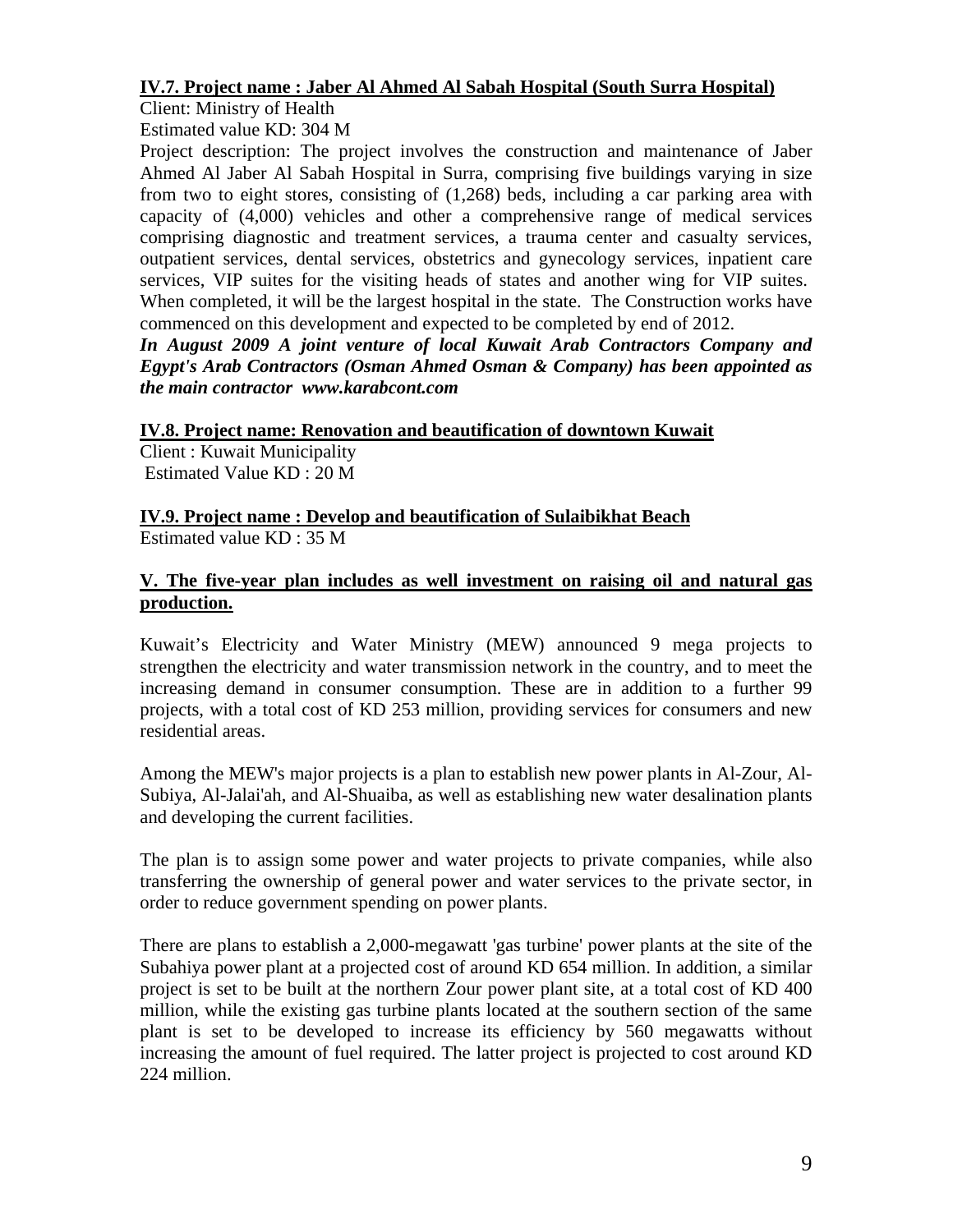# **V.1. Project name: Al-Zour south gas turbine power plant conversion**

Estimated value KD: 211 M Project description: convert the gas turbine at the Al-Zour South power plant to combined cycle

Estimated value KD: 684 M **V.2. Project name: Establishing combined cycle gas turbine power plant at Subiya** 

# **V.3. Project name: Shuaiba North Power & Desalination Plant**

Estimated value KD: 366 M

Project description: The project calls for construction of Shuaiba North Power & Desalination Plant in Kuwait. The capacity of plant is 270,000 cubic metres of water and 800-MW of electricity.

# **V.4. Project name: North Al Zour Desalination Plant in Kuwait**

Estimated value KD: 1.430 M Project description: This project is split into two phases. Both phases will consist of 1,500 MW of power capacity, with a combined water capacity of 125 million gallons per day

# **V.5. Project name: Al-Zour south power plant conversion**

Estimated value KD: 170 M Project description:: convert the Al-Zour South power station to combined cycle

> \*\*\*\*\*end\*\*\*\*\* 15 February 2010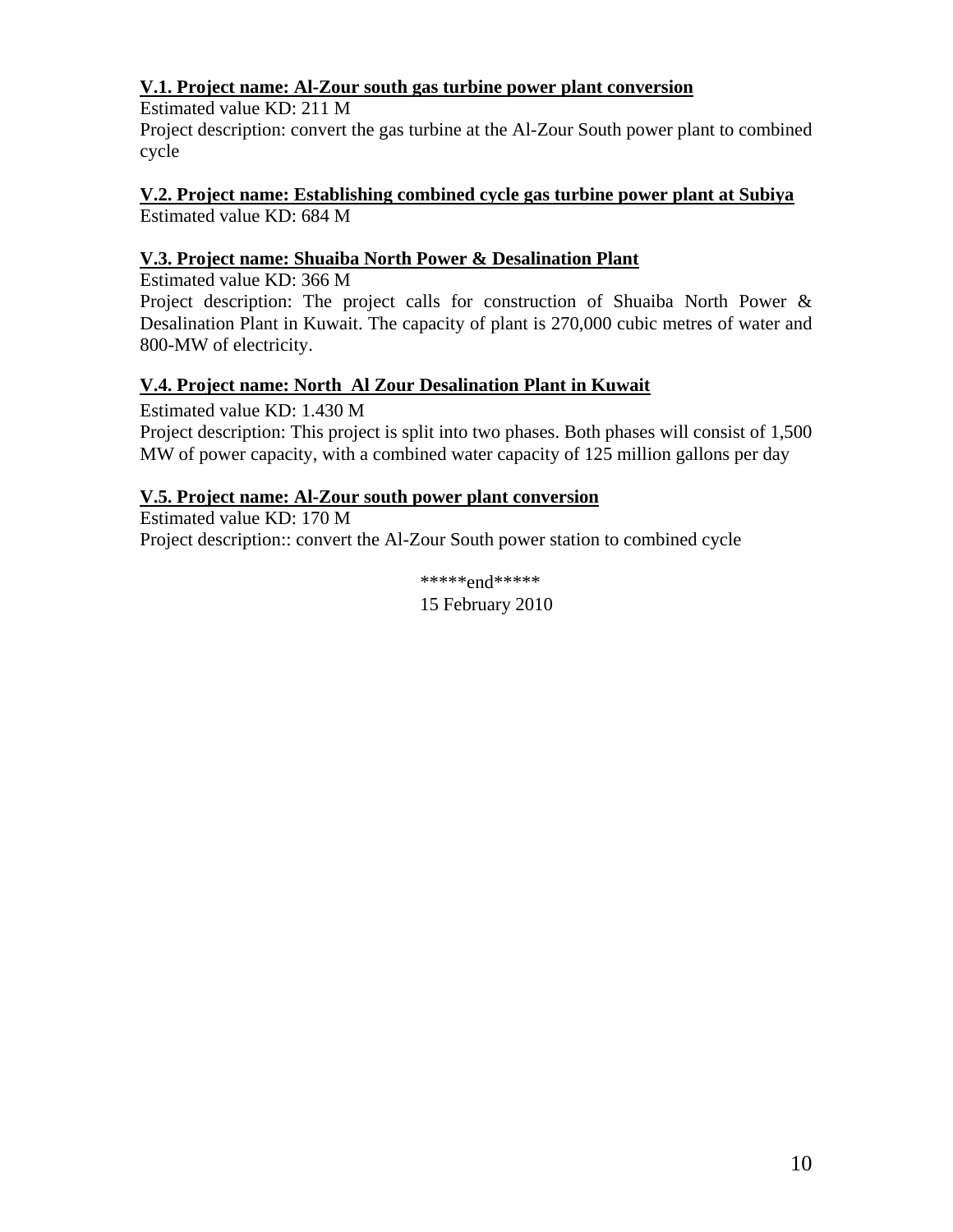# **ANNEX B**

# **REFERENCES**

### **I. Central Tenders Committee**

Safat, Kuwait Tel No. (+965) 2240 1200 Fax No. (+965) 2241 6574 http://www.ctc.gov.kw/

### **In order to follow up in English the tenders going in the CTC sites, which is in Arabic, contact the following sites:**

# *1- Free follow up of Kuwait tenders submitted by the CTC*

[http://www.constructionweekonline.com//tenders/index?opened=0&closed=0&tendersAd](http://www.constructionweekonline.com/tenders/index?opened=0&closed=0&tendersAddedThisWeek=0&tendersClosingThisWeek=0&country=Kuwait&category=&Submit2=Submit) [dedThisWeek=0&tendersClosingThisWeek=0&country=Kuwait&category=&Submit2=S](http://www.constructionweekonline.com/tenders/index?opened=0&closed=0&tendersAddedThisWeek=0&tendersClosingThisWeek=0&country=Kuwait&category=&Submit2=Submit) [ubmit](http://www.constructionweekonline.com/tenders/index?opened=0&closed=0&tendersAddedThisWeek=0&tendersClosingThisWeek=0&country=Kuwait&category=&Submit2=Submit)

*2- Follow up of Kuwait tenders, paid registration is required to get full access and info* <http://www.kuwaittenders.com/>

# **II. The Mega Projects Agency(MPA)**

In Arpil 2005, the Divided Zone Agreements & Kuwaiti Islands & Mega Projects Development Team (Dizart), the government agency set up to oversee the multi-billion developments of Failaka and Bubiyan islands, has been formally dissolved. One of the reasons for this step is said to be the delays and problems with the progress of the estimated \$ 33,000 million build-operate-transfer(BOT) development of tourist facilities on Failaka Islands. A new body – Mega Projects Agency(MPA) was established to take over the responsibility of Dizart. This body is headed by Mr. Walid Essa al-Thaqeb. MPA part and executive arm of the Kuwaiti [Ministry of Public Works](http://www.zawya.com/cm/profile.cfm/cid1003749) leads as well the charge to design and implement most of the country's infrastructure projects.

**Address:** Ministry of Public Works Building, 3rd Floor, 6th Ring Road P.O. Box 8, Safat 13001- Kuwait **Tel:** +965 2538-5520, +965 2538-5530, +965 2538-5243, +965 2538-5560 **Fax:** +965 538-5219, +965 538-5234, +965 538-7289 **Email:** [hmansour@mpa.gov.kw](mailto:hmansour@mpa.gov.kw) Mr. Waleed al**-**Thaqeb, Chairman

**The Main consultants of MPA** are Hill International-USA- offers extensive project management and construction claims consulting services worldwide- and System Development Project Management (SDPM)-Kuwait - a multi-disciplinary management consulting firm established in 2002 catering to Construction Projects in Kuwait and abroad, offering project management services including economic and financial consultancy services. The firm is also fully capable of taking up consultancy services for legal, financial and claims management, management of projects on BOT basis (Build Operate Transfer) and technical support services.

SDPM has entered into an agreement with the world renowned HILL International of USA, according to which major projects are carried out jointly. Thus, SDPM enjoys in addition to its highly qualified staff with local knowledge, more than 30 years of international experience of HILL International in the field of Program Management, PM/CM and Claims Management.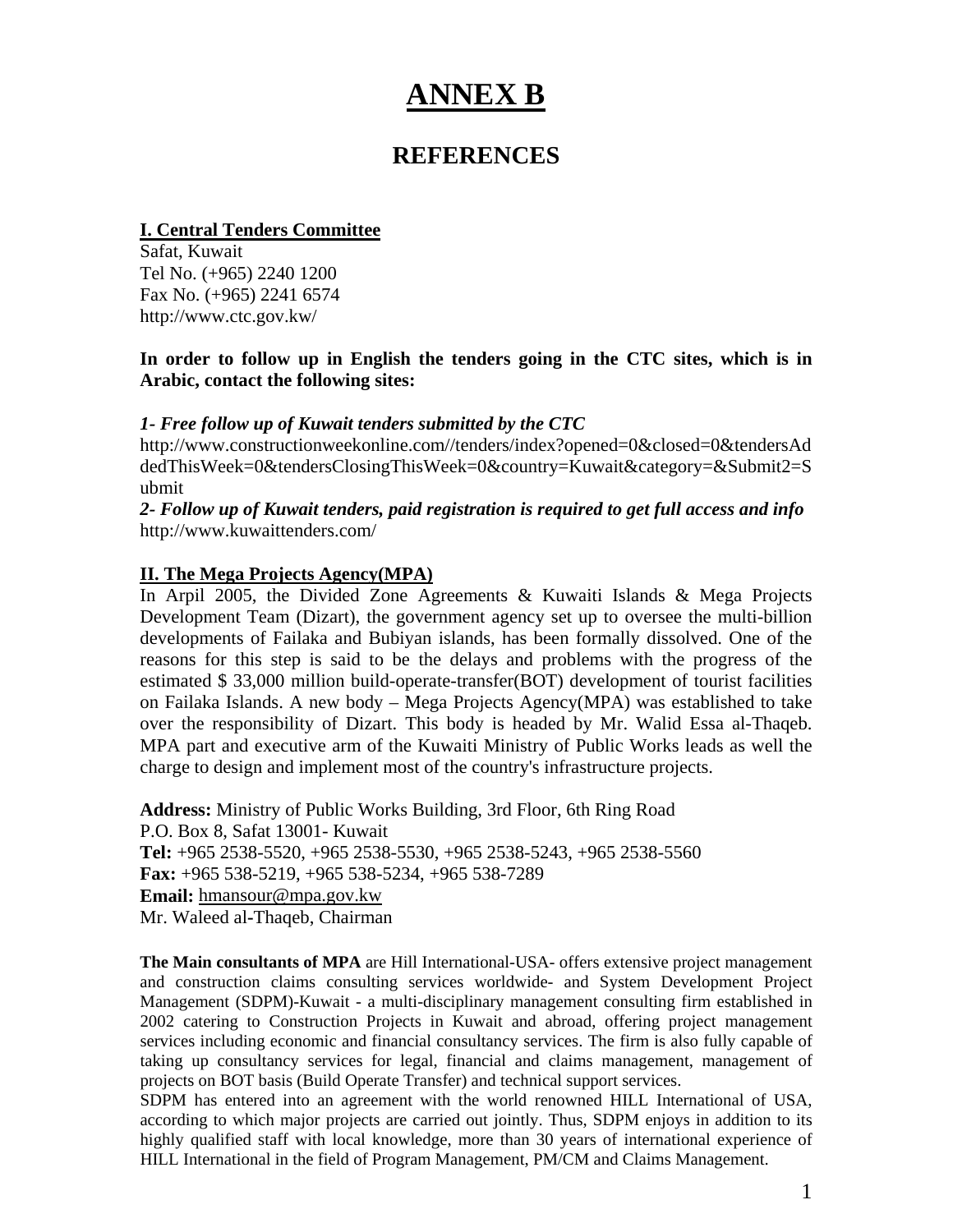Clients of them are

- Mega Projects Sector Ministry of Public Works Kuwait
- Public Authority for Applied Education & Training Kuwait
- Kuwait National Petroleum Company Kuwait
- Kuwait Commercial Markets Complex Co. Kuwait

Hill-SDPM provided a broad and comprehensive Program Management, Consultancy Services for Technical, Financial, Environmental, Legal and Media studies to the Ministry of Public Works – Mega Projects Sector (for thirty three (33) months) with respect to the following Mega Projects.

- 1- Failaka Island Development Project (B.O.T)
- 2- Boubyan Island Development Project
- 3- Boubyan Seaport Project (Design Build)
- 4- Small Kuwaiti Islands
- 5- Sulaibikhat Bay Development Project

#### Address of Hill-SDPM

Al Jazeera Consultant Building, 1st and 2nd Floor, Al Mutanabi Street, Sharq, Kuwait P.O. Box 13385, Kaifan 71954, Kuwait Tel: : (+965) 2247 2574 / 2245 0961 /68 Fax: (+965) 2247 2583 **Related Links:** [www.hill-sdpm.com](javascript:void(0);) **Email** [mail@sdpmintl.com](mailto:mail@sdpmintl.com) **Fuad Al-Wuhaib**, Managing Director

#### *<sup>U</sup>***III- Ministry of Public work**

Engineer Abdulaziz Al-Kulaib Assistant Undersecretary Mr. Talal Al-Ozniyeg Assistant Undersecretary for Documents and Contracts **Tenders info: http://www.mpw.gov.kw/bid.asp?ID=428** 

#### *U* **IV- Ministry of Electricity and Water Building**

South Al Sourra Street, Ministries Area P.O. Box 12 , Kuwait Safat 13001 Tel: +965 2537-1000 Fax: +965 2537-1420/1/2 **Tenders info: http://www.energy.gov.kw/Default.aspx?pageId=329&mid=13**

#### *U* **V- Public Authority Housing Welfare**

Al Surra Street, Ministries Area, P.O. Box 23385, Safat 13094, 13094, Kuwait Tel: +965 2530-1000 | Fax: +965 2538-7464 | Email: [webmaster@housing.gov.kw](mailto:webmaster@housing.gov.kw) | Website: [http://www.housing.gov.kw](http://www.housing.gov.kw/) Name: Ahmad Atwa Position: Civil Engineer, Contracts Department Tel:+9652- 530-1000 (ext: 1364) **Tenders info: http://www.housing.gov.kw/showContents.asp?id=2&node=Projects**

# *<sup>U</sup>***VI- Official site of e-government of Kuwait***<sup>U</sup>*

*5T*[http://www.e.gov.kw/sites/kgoEnglish/Portal/Pages/Business\\_EServices.aspx](http://www.e.gov.kw/sites/kgoEnglish/Portal/Pages/Business_EServices.aspx)*5T*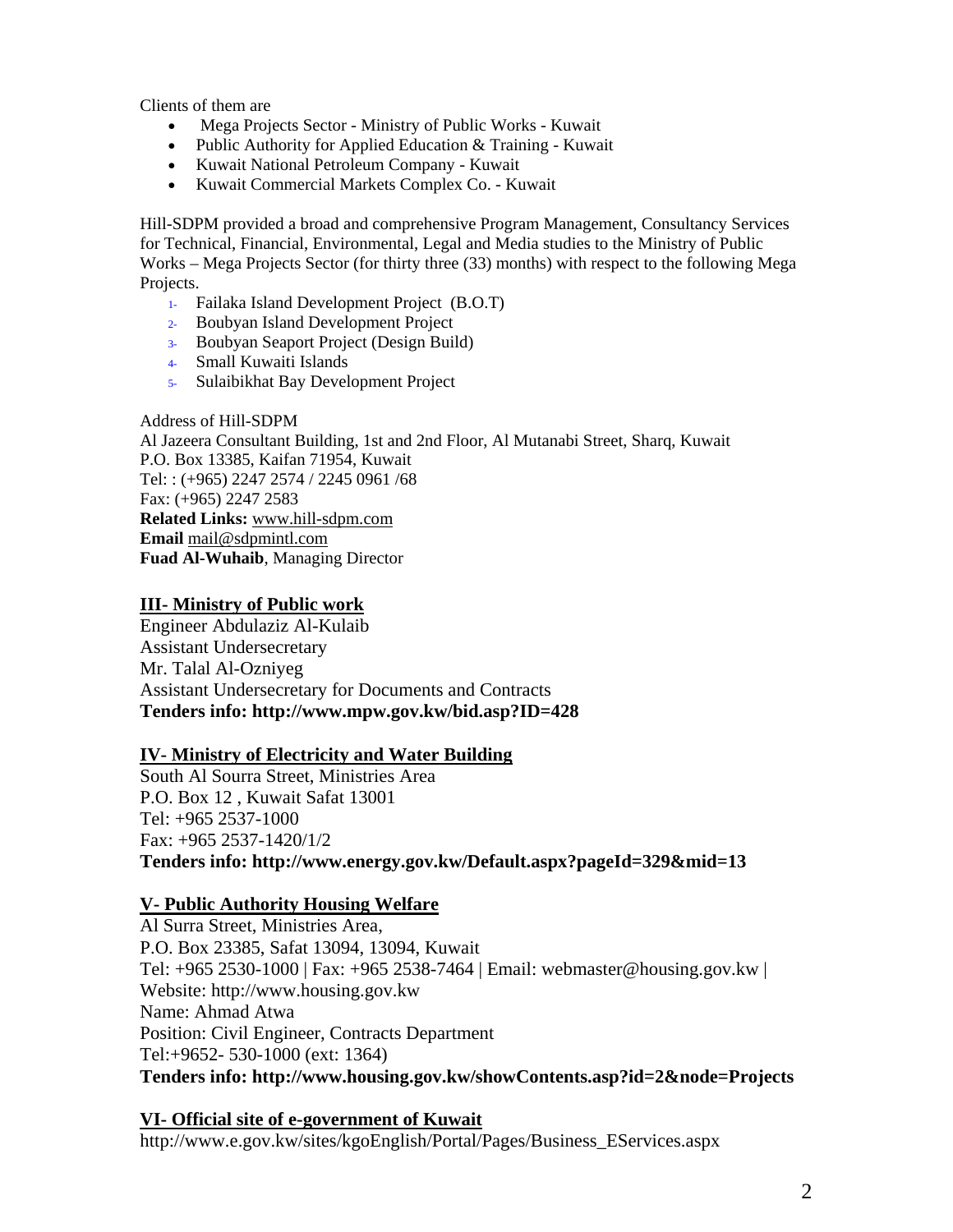# **ANNEX C**

#### **TENDER LISTINGS1/2**

**[Sabah Al Salem Campus](http://www.constructionweekonline.com/tenders-1244-sabah-al-salem-campus/) Country:** [Kuwait](http://www.constructionweekonline.com/tenders-1244-sabah-al-salem-campus/) **Closes:** [Feb 11, 2010](http://www.constructionweekonline.com/tenders-1244-sabah-al-salem-campus/) **Category:** [Buildings](http://www.constructionweekonline.com/tenders-1244-sabah-al-salem-campus/) **Issuer:** [Central Tenders Committee](http://www.constructionweekonline.com/tenders-1244-sabah-al-salem-campus/) **[WDC in Mina Abdullah -](http://www.constructionweekonline.com/tenders-943-wdc-in-mina-abdullah--phase-2/) Phase 2 Country:** [Kuwait](http://www.constructionweekonline.com/tenders-943-wdc-in-mina-abdullah--phase-2/) **Closes:** [Feb 16, 2010](http://www.constructionweekonline.com/tenders-943-wdc-in-mina-abdullah--phase-2/) **Category:** [Power & Water](http://www.constructionweekonline.com/tenders-943-wdc-in-mina-abdullah--phase-2/) **Issuer:** [Central Tenders Committee](http://www.constructionweekonline.com/tenders-943-wdc-in-mina-abdullah--phase-2/) **[Elevators Replacement in Power & Desalination Units](http://www.constructionweekonline.com/tenders-1257-elevators-replacement-in-power-desalination-units/) Country:** [Kuwait](http://www.constructionweekonline.com/tenders-1257-elevators-replacement-in-power-desalination-units/) **Closes:** [Feb 16, 2010](http://www.constructionweekonline.com/tenders-1257-elevators-replacement-in-power-desalination-units/) **Category:** [Power & Water](http://www.constructionweekonline.com/tenders-1257-elevators-replacement-in-power-desalination-units/) **Issuer:** [Central Tenders Committee](http://www.constructionweekonline.com/tenders-1257-elevators-replacement-in-power-desalination-units/) **[Police Station in Mubark Al-Kabeer Zone](http://www.constructionweekonline.com/tenders-1101-police-station-in-mubark-al-kabeer-zone/) Country:** [Kuwait](http://www.constructionweekonline.com/tenders-1101-police-station-in-mubark-al-kabeer-zone/) **Closes:** [Feb 21, 2010](http://www.constructionweekonline.com/tenders-1101-police-station-in-mubark-al-kabeer-zone/) **Category:** [Buildings](http://www.constructionweekonline.com/tenders-1101-police-station-in-mubark-al-kabeer-zone/) **Issuer:** [Central Tenders Committee](http://www.constructionweekonline.com/tenders-1101-police-station-in-mubark-al-kabeer-zone/) **[Maintenance Services for Roads in Al-Farwaniyah Zone](http://www.constructionweekonline.com/tenders-1104-maintenance-services-for-roads-in-al-farwaniyah-zone/) Country:** [Kuwait](http://www.constructionweekonline.com/tenders-1104-maintenance-services-for-roads-in-al-farwaniyah-zone/)  **Closes:** [Feb 21, 2010](http://www.constructionweekonline.com/tenders-1104-maintenance-services-for-roads-in-al-farwaniyah-zone/) **Category:** [Infrastructure](http://www.constructionweekonline.com/tenders-1104-maintenance-services-for-roads-in-al-farwaniyah-zone/) **Issuer:** [Central Tenders Committee](http://www.constructionweekonline.com/tenders-1104-maintenance-services-for-roads-in-al-farwaniyah-zone/) **[Maintenance Services for Roads in Mubark Al-Kabeer Zone](http://www.constructionweekonline.com/tenders-1105-maintenance-services-for-roads-in-mubark-al-kabeer-zone/) Country:** [Kuwait](http://www.constructionweekonline.com/tenders-1105-maintenance-services-for-roads-in-mubark-al-kabeer-zone/)  **Closes:** [Feb 21, 2010](http://www.constructionweekonline.com/tenders-1105-maintenance-services-for-roads-in-mubark-al-kabeer-zone/) **Category:** [Infrastructure](http://www.constructionweekonline.com/tenders-1105-maintenance-services-for-roads-in-mubark-al-kabeer-zone/) **Issuer:** [Central Tenders Committee](http://www.constructionweekonline.com/tenders-1105-maintenance-services-for-roads-in-mubark-al-kabeer-zone/) **[Annual Refurbishment of Ministry of Social Affairs and Labours Properties](http://www.constructionweekonline.com/tenders-1245-annual-refurbishment-of-ministry-of-social-affairs-and-labours-properties/) Country:** [Kuwait](http://www.constructionweekonline.com/tenders-1245-annual-refurbishment-of-ministry-of-social-affairs-and-labours-properties/) **Closes:** [Mar 2, 2010](http://www.constructionweekonline.com/tenders-1245-annual-refurbishment-of-ministry-of-social-affairs-and-labours-properties/) **Category:** [Infrastructure](http://www.constructionweekonline.com/tenders-1245-annual-refurbishment-of-ministry-of-social-affairs-and-labours-properties/) **Issuer:** [Central Tenders Committee](http://www.constructionweekonline.com/tenders-1245-annual-refurbishment-of-ministry-of-social-affairs-and-labours-properties/) **[Water Storage Facilities in West of Funaitees -](http://www.constructionweekonline.com/tenders-1107-water-storage-facilities-in-west-of-funaitees--phase-1/) Phase 1 Country:** [Kuwait](http://www.constructionweekonline.com/tenders-1107-water-storage-facilities-in-west-of-funaitees--phase-1/) **Closes:** [Mar 7, 2010](http://www.constructionweekonline.com/tenders-1107-water-storage-facilities-in-west-of-funaitees--phase-1/) **Category:** [Power & Water](http://www.constructionweekonline.com/tenders-1107-water-storage-facilities-in-west-of-funaitees--phase-1/) **Issuer:** [Central Tenders Committee](http://www.constructionweekonline.com/tenders-1107-water-storage-facilities-in-west-of-funaitees--phase-1/) **[Maintenance Works for Building of Ministry of Health in Sulaibikhat](http://www.constructionweekonline.com/tenders-1255-maintenance-works-for-building-of-ministry-of-health-in-sulaibikhat/) Country:** [Kuwait](http://www.constructionweekonline.com/tenders-1255-maintenance-works-for-building-of-ministry-of-health-in-sulaibikhat/) **Closes:** [Mar 7, 2010](http://www.constructionweekonline.com/tenders-1255-maintenance-works-for-building-of-ministry-of-health-in-sulaibikhat/) **Category:** [Buildings](http://www.constructionweekonline.com/tenders-1255-maintenance-works-for-building-of-ministry-of-health-in-sulaibikhat/) **Issuer:** [Central Tenders Committee](http://www.constructionweekonline.com/tenders-1255-maintenance-works-for-building-of-ministry-of-health-in-sulaibikhat/) **[Supply Valves for Water Pipeline in Kuwait](http://www.constructionweekonline.com/tenders-1256-supply-valves-for-water-pipeline-in-kuwait/) Country:** [Kuwait](http://www.constructionweekonline.com/tenders-1256-supply-valves-for-water-pipeline-in-kuwait/) **Closes:** [Mar 7,](http://www.constructionweekonline.com/tenders-1256-supply-valves-for-water-pipeline-in-kuwait/)  [2010](http://www.constructionweekonline.com/tenders-1256-supply-valves-for-water-pipeline-in-kuwait/) **Category:** [Power & Water](http://www.constructionweekonline.com/tenders-1256-supply-valves-for-water-pipeline-in-kuwait/) **Issuer:** [Central Tenders Committee](http://www.constructionweekonline.com/tenders-1256-supply-valves-for-water-pipeline-in-kuwait/)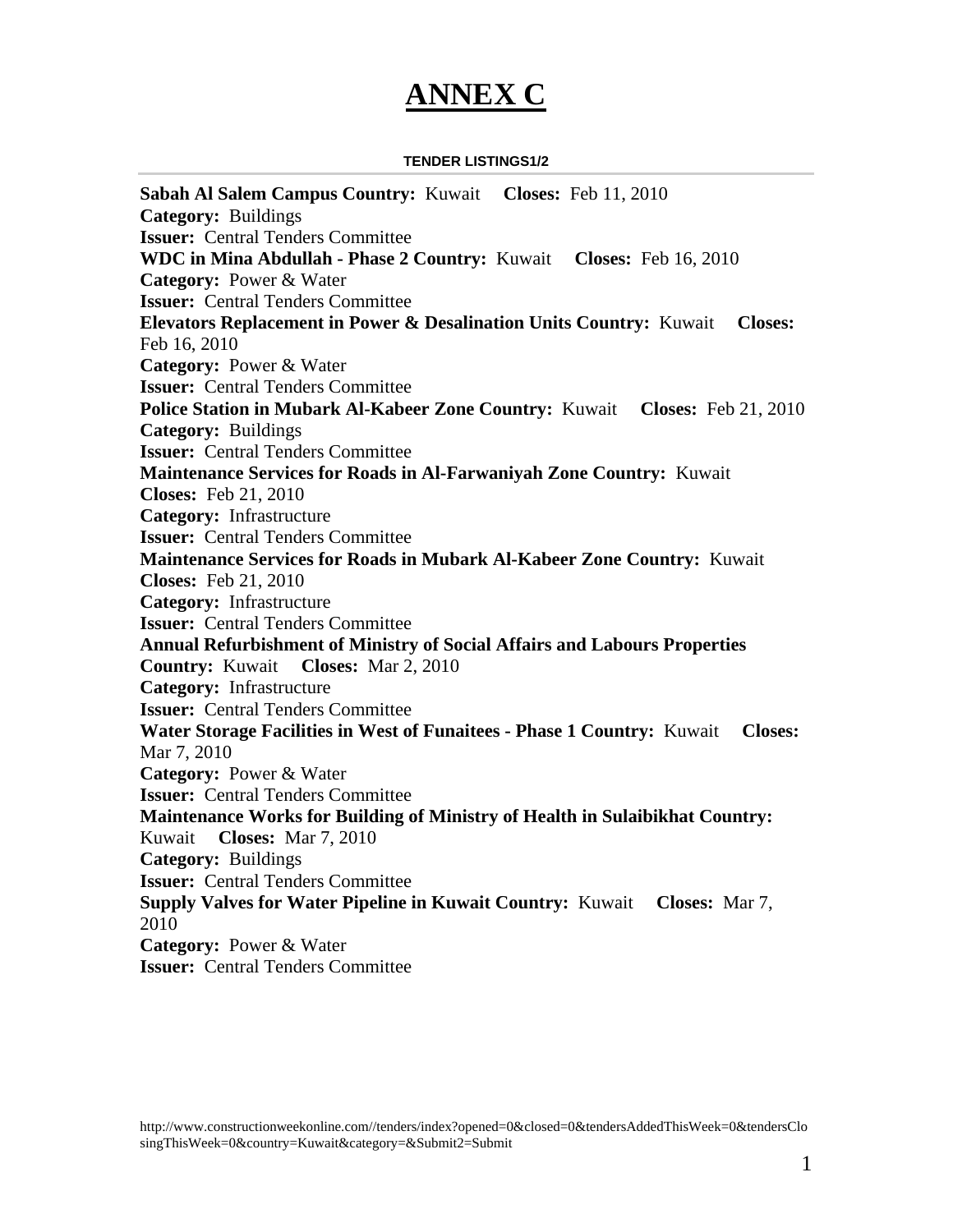#### **TENDER LISTINGS 2/2**

**[Al-Zour Desalination Plant -](http://www.constructionweekonline.com/tenders-402-al-zour-desalination-plant--phase-2/) Phase 2 Country:** [Kuwait](http://www.constructionweekonline.com/tenders-402-al-zour-desalination-plant--phase-2/) **Closes:** [Mar 9, 2010](http://www.constructionweekonline.com/tenders-402-al-zour-desalination-plant--phase-2/) **Category:** [Power & Water](http://www.constructionweekonline.com/tenders-402-al-zour-desalination-plant--phase-2/) **Issuer:** [Central Tenders Committee](http://www.constructionweekonline.com/tenders-402-al-zour-desalination-plant--phase-2/) **[Construction of Water Plant in East of Amgarh](http://www.constructionweekonline.com/tenders-1199-construction-of-water-plant-in-east-of-amgarh/) Country:** [Kuwait](http://www.constructionweekonline.com/tenders-1199-construction-of-water-plant-in-east-of-amgarh/) **Closes:** [Mar 9,](http://www.constructionweekonline.com/tenders-1199-construction-of-water-plant-in-east-of-amgarh/)  [2010](http://www.constructionweekonline.com/tenders-1199-construction-of-water-plant-in-east-of-amgarh/) **Category:** [Power & Water](http://www.constructionweekonline.com/tenders-1199-construction-of-water-plant-in-east-of-amgarh/) **Issuer:** [Central Tenders Committee](http://www.constructionweekonline.com/tenders-1199-construction-of-water-plant-in-east-of-amgarh/) **[Service Building at Football Stadium](http://www.constructionweekonline.com/tenders-456-service-building-at-football-stadium/) Country:** [Kuwait](http://www.constructionweekonline.com/tenders-456-service-building-at-football-stadium/) **Closes:** [Mar 21, 2010](http://www.constructionweekonline.com/tenders-456-service-building-at-football-stadium/) **Category:** [Buildings](http://www.constructionweekonline.com/tenders-456-service-building-at-football-stadium/) **Issuer:** [Central Tenders Committee](http://www.constructionweekonline.com/tenders-456-service-building-at-football-stadium/) **[Street Lighting Maintenance Works for Roads at Kuwait City](http://www.constructionweekonline.com/tenders-1253-street-lighting-maintenance-works-for-roads-at-kuwait-city/) Country:** [Kuwait](http://www.constructionweekonline.com/tenders-1253-street-lighting-maintenance-works-for-roads-at-kuwait-city/)  **Closes:** [Mar 21, 2010](http://www.constructionweekonline.com/tenders-1253-street-lighting-maintenance-works-for-roads-at-kuwait-city/) **Category:** [Infrastructure](http://www.constructionweekonline.com/tenders-1253-street-lighting-maintenance-works-for-roads-at-kuwait-city/) **Issuer:** [Central Tenders Committee](http://www.constructionweekonline.com/tenders-1253-street-lighting-maintenance-works-for-roads-at-kuwait-city/) **Abdullah Port - [Al Funaitees East Potable Water Pipelines](http://www.constructionweekonline.com/tenders-412-abdullah-port--al-funaitees-east-potable-water-pipelines/) Country:** [Kuwait](http://www.constructionweekonline.com/tenders-412-abdullah-port--al-funaitees-east-potable-water-pipelines/)  **Closes:** [Mar 23, 2010](http://www.constructionweekonline.com/tenders-412-abdullah-port--al-funaitees-east-potable-water-pipelines/) **Category:** [Infrastructure](http://www.constructionweekonline.com/tenders-412-abdullah-port--al-funaitees-east-potable-water-pipelines/) **Issuer:** [Central Tenders Committee](http://www.constructionweekonline.com/tenders-412-abdullah-port--al-funaitees-east-potable-water-pipelines/) **[A/C System Replacement for Office of Ministry of Defence](http://www.constructionweekonline.com/tenders-1254-ac-system-replacement-for-office-of-ministry-of-defence/) Country:** [Kuwait](http://www.constructionweekonline.com/tenders-1254-ac-system-replacement-for-office-of-ministry-of-defence/)  **Closes:** [Mar 23, 2010](http://www.constructionweekonline.com/tenders-1254-ac-system-replacement-for-office-of-ministry-of-defence/) **Category:** [Power & Water](http://www.constructionweekonline.com/tenders-1254-ac-system-replacement-for-office-of-ministry-of-defence/) **Issuer:** [Central Tenders Committee](http://www.constructionweekonline.com/tenders-1254-ac-system-replacement-for-office-of-ministry-of-defence/) **[Construction of Drainage System in Sulaibikhat](http://www.constructionweekonline.com/tenders-1251-construction-of-drainage-system-in-sulaibikhat/) Country:** [Kuwait](http://www.constructionweekonline.com/tenders-1251-construction-of-drainage-system-in-sulaibikhat/) **Closes:** [Apr 13,](http://www.constructionweekonline.com/tenders-1251-construction-of-drainage-system-in-sulaibikhat/)  [2010](http://www.constructionweekonline.com/tenders-1251-construction-of-drainage-system-in-sulaibikhat/) **Category:** [Infrastructure](http://www.constructionweekonline.com/tenders-1251-construction-of-drainage-system-in-sulaibikhat/) **Issuer:** [Central Tenders Committee](http://www.constructionweekonline.com/tenders-1251-construction-of-drainage-system-in-sulaibikhat/) **[Quality Control & Researches Centre](http://www.constructionweekonline.com/tenders-1252-quality-control-researches-centre/) Country:** [Kuwait](http://www.constructionweekonline.com/tenders-1252-quality-control-researches-centre/) **Closes:** [Apr 13, 2010](http://www.constructionweekonline.com/tenders-1252-quality-control-researches-centre/) **Category:** [Buildings](http://www.constructionweekonline.com/tenders-1252-quality-control-researches-centre/) **Issuer:** [Central Tenders Committee](http://www.constructionweekonline.com/tenders-1252-quality-control-researches-centre/) **[Jaber Ahmed Al-Jaber Al-Sabah Bridge](http://www.constructionweekonline.com/tenders-1179-jaber-ahmed-al-jaber-al-sabah-bridge/) Country:** [Kuwait](http://www.constructionweekonline.com/tenders-1179-jaber-ahmed-al-jaber-al-sabah-bridge/) **Closes:** [Jun 8, 2010](http://www.constructionweekonline.com/tenders-1179-jaber-ahmed-al-jaber-al-sabah-bridge/) **Category:** [Infrastructure](http://www.constructionweekonline.com/tenders-1179-jaber-ahmed-al-jaber-al-sabah-bridge/) **Issuer:** [Central Tenders Committee](http://www.constructionweekonline.com/tenders-1179-jaber-ahmed-al-jaber-al-sabah-bridge/)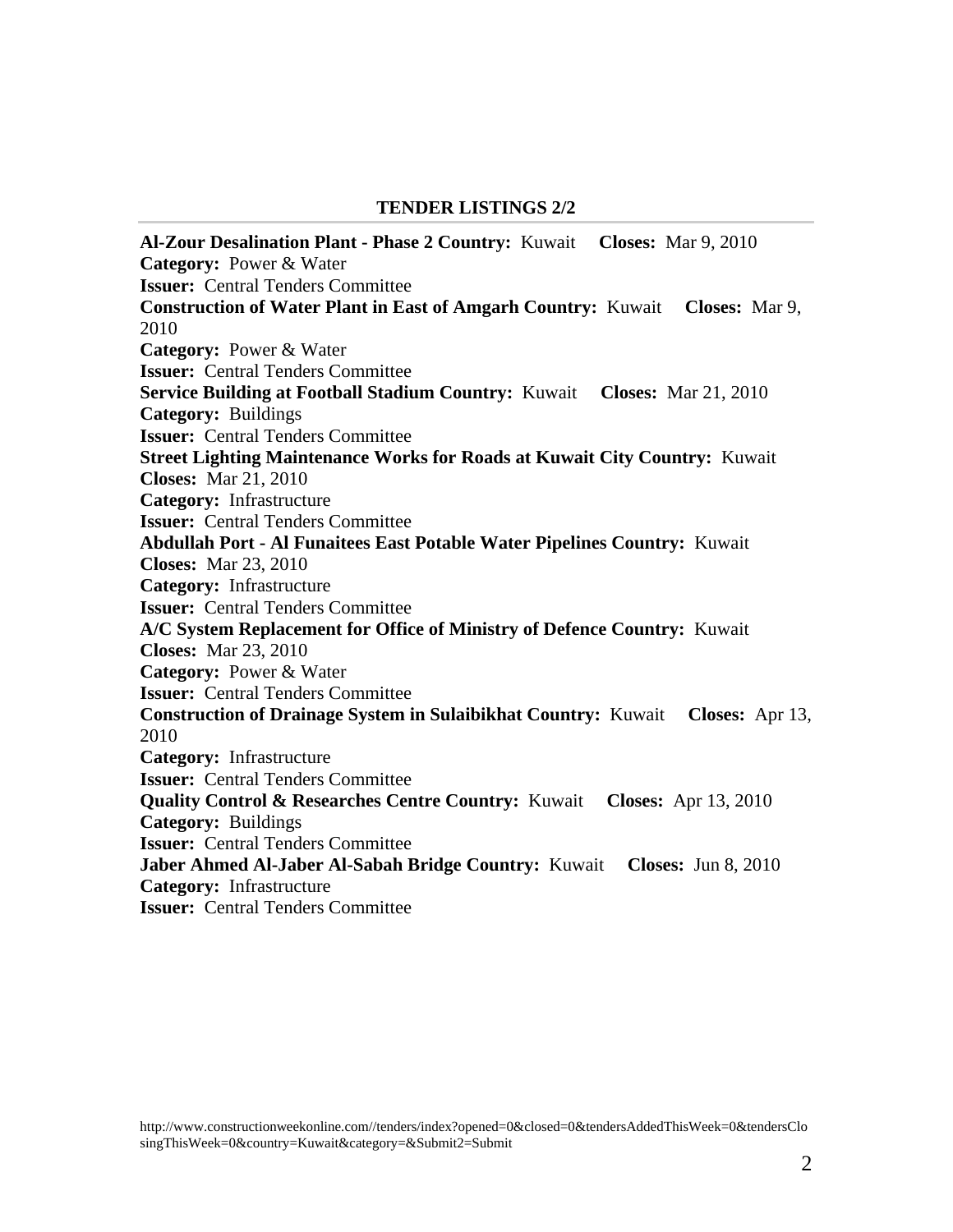# **CENTRAL TENDERS COMMITTEE 1ST CLASS CLASSIFIED COMPANIES**

**------------------------------**

### **I- CIVIL & CINSTRUCTION WORK**

- 1- **Ahmadiah Contracting and Trading Co. SAK** [http://www.ahmadiah.com](http://www.ahmadiah.com/)
- 2- **Ibrahim Al-Naser Al-Hajri & Sons Co. WLL** Tel: +965 2457379
- 3- **Arsan Contracting & Trading Co. WLL** Po Box 34032 KUW Al Rai Area Road No. 22, Bldg., No.181, Kuwait Tel: +965-472 4771 Fax: +965-472 4776
- 4- Abdul Rahman Al-Bisher Sons for General Trading & Contracting WLL
- 5- **Consolidated Contractors Co. WLL GREECE (Managing Office)**, **Tel.** +30 210 6182000 / 6199200-19, Fax +30 210 6199224 (4 Lines) Kuwait Office Tel: +96523980390 / 23980250-6 / 1823000, Fax: +965 23980560, 23985320 , Mr. Magdy Mansour- Area General Manager, Kuwait (Embassy friend)
- 6- **Al-Enmaa Real Estate Co. SAK** [http://www.enmaa.com](http://www.enmaa.com/)
- 7- **Boodai Construction Co. WLL** [http://www.boodai.com](http://www.boodai.com/)
- 8- **Al-Bahar Construction Co. WLL** <http://www.albaharconstruction.com/>
- 9- **Kuwaiti Reconstruction House for Trading & Contracting WLL**
- 10- **Bayan National Trading Co. WLL** Tel: +965 2434602
- 11- **Al-Toubad General Trading & Contracting Co. WLL**
- 12- **Jariya General and Trading Establishment** PO Box: 25352 Safat Postel Code: 13114 Tel: 22461742 Fax: 22461750
- 13- **AL- Hamra Kuwait Co**. **WLL** [www.hamrakt.com](http://www.hamrakt.com/)
- 14- **Kharafi Construction Co. WLL** [www.kharaficonstruction.com](http://www.kharaficonstruction.com/)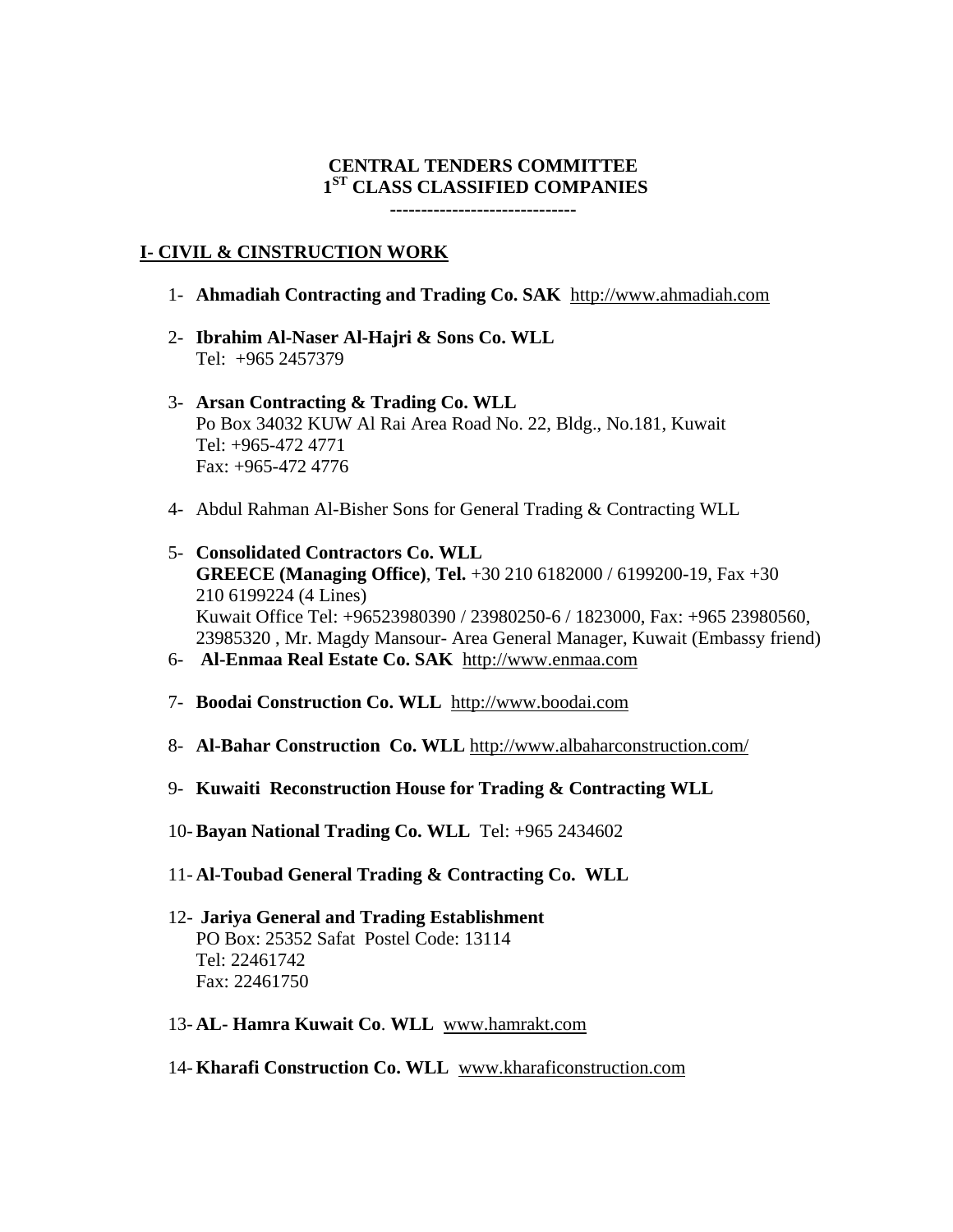- 15- **United Gulf Construction Co. WLL** <http://www.ugcc.com/> [ugcc@qualitynet.net](mailto:ugcc@qualitynet.net) [ugcc@ugcc.fasttelco.com](mailto:ugcc@ugcc.fasttelco.com)
- 16- **Gulf Dredging & Gen. Contracting Co. SAK** <http://www.heisco.com/ar/index.php>
- 17- **Al-Rabiah Construction Co. WLL** [www.alrabiahkw.com](http://www.alrabiahkw.com/)
- 18- **Kuwait Systems General Trading & Contracting Co**. **WLL Tel no.: 22446153 – 2244515 Fax: 22445159**
- 19- **Sadeem Al-Kuwait General Trading & Contracting Co**. **WLL** [http://www.sadeemalkuwait.com](http://www.sadeemalkuwait.com/)
- 20-**IBC Pre-Fabricated Buildings Kuwait Co. SAK**

# *<sup>U</sup>***II- ROADS & SEWAGE**

- 1- **Consolidated Contractors Co. WLL**
- 2- **Boodai Construction Co. WLL** [http://www.boodai.com](http://www.boodai.com/)
- 3- **United Gulf Construction Company WLL**
- 4- **Kuwait Systems General Trading & Contracting Co. WLL**
- 5- **Shaheen Alghanim Roads & Bridges Contracting Company SAK** *3TU*[www.shalghanim.com.kw](http://www.shalghanim.com.kw/)*U3T*
- 6- **Alghanim International General Trading and Contracting Company WLL**  [www.falghanim.com](http://www.falghanim.com/)
- 7- **Copri Construction Enterprises WLL** [www.copri.com](http://www.copri.com/)
- 8- **The Kuwait Company for Process Plant Construction & Contracting K.S.C. (KCPC),** <http://www.kcpc.com.kw/>
- 9- First Kuwaiti General Trading and Contracting SAK [www.firstkuwaiti.com](http://www.firstkuwaiti.com/)
- 10- **Mushrif Trading & Contracting Co. SAK** [www.mushrif.com](http://www.mushrif.com/)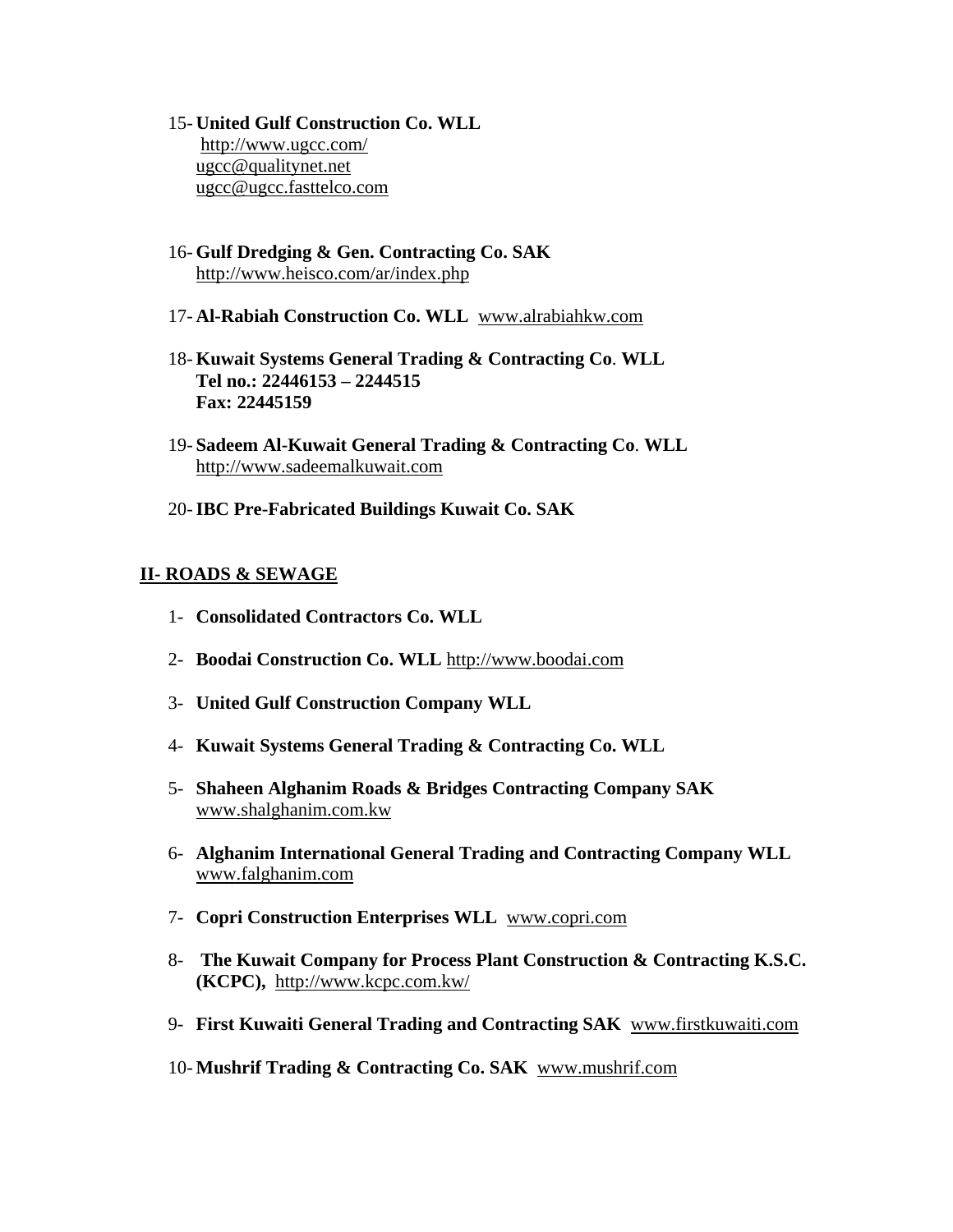- 11- **Mohammed Abdulmohsin Al-Kharafi & Sons Co. (MAK Group)**  [www.makharafi.net](http://www.makharafi.net/) [www.kharaficonstruction.com](http://www.kharaficonstruction.com/)
- 12- **Combined Group Contracting Company WLL** [www.cgc-kw.com](http://www.cgc-kw.com/)
- 13- **Mubarak Al-Hajraf General Trading and Contracting Company WLL**
- 14- **Kuwait Arab Contractors SAK** [www.karabcont.com](http://www.karabcont.com/)
- 15- **Medco General Trading** & **Contracting Co. WLL** <http://www.medco-kw.com/>
- 16- **Green Tide general Trading & Contracting Co**. **WLL**
- 17- **Sai General Trading And Contracting Co. WLL**
- 18- **Ahmadiah Contracting and trading Co. SAK** [http://www.ahmadiah.com](http://www.ahmadiah.com/)
- 19- **Burhan International Construction Company (Burhan) WLL** [www.burhaninternational.com](http://www.burhaninternational.com/)
- 20- **Al**-**Dar Engineering &**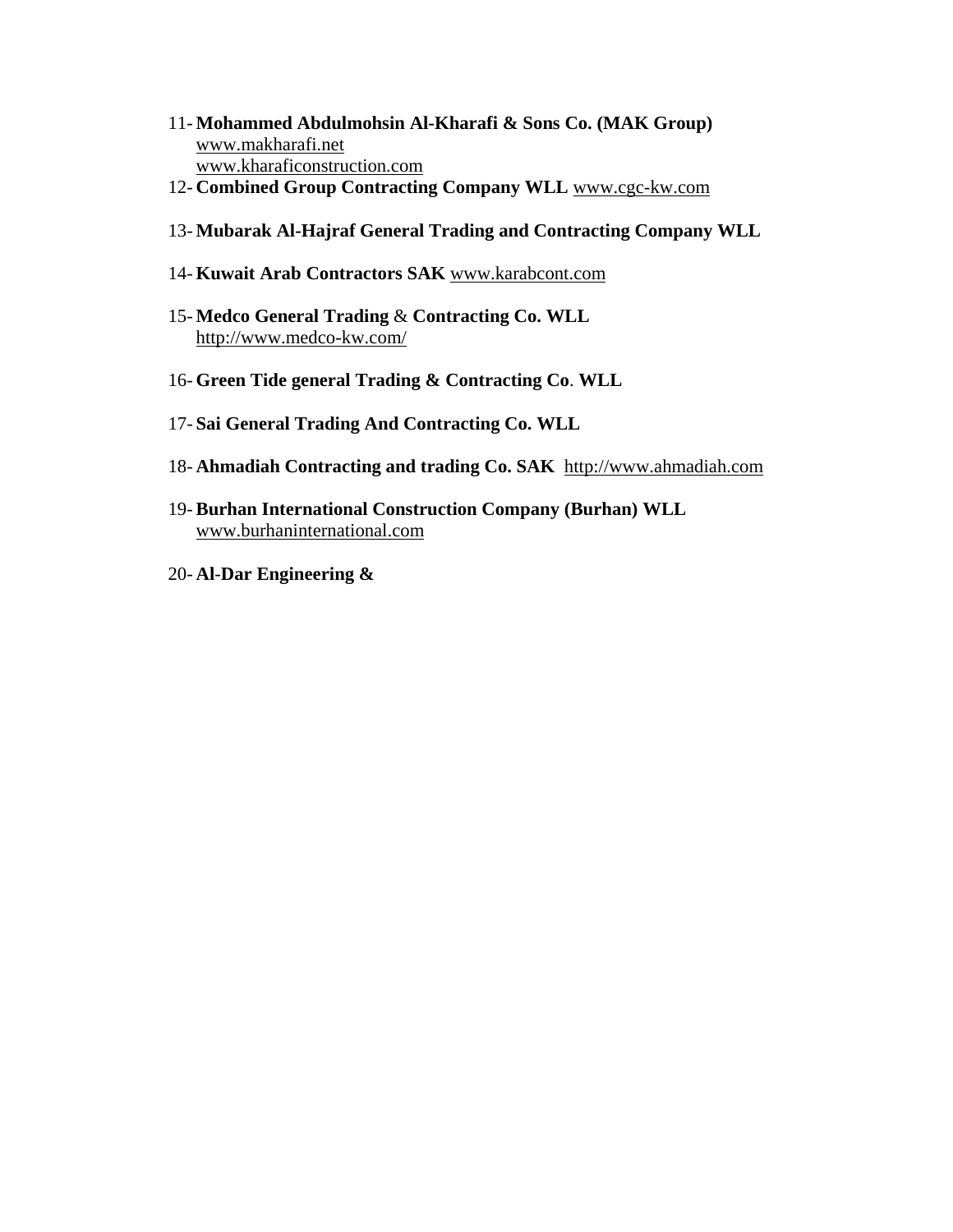# **ANNEX D**

# **Business Rules and Laws in the State of Kuwait**

# **I. BUSINESS FUNDAMENTALS**

The fundamentals of doing business in Kuwait are no different from elsewhere. the business climate is different and social and cultural affinities have great influence. Good business depends on good relations any where. Kuwait, it is all the more important to go beyond business relation to personal relations. The hard-sell approach does not appeal. An attractive brochure, product videos, samples, low-key presentations, pleasantries and patience are essential. Hospitality is an integral part of local culture and to refuse a first cup of gahwa (coffee) or chai (tea), when visiting an office, would be impolite.

# **II. KUWAITI BUSINESS LAWS**

The rules of commerce are in general similar to West European practice.

Any Kuwaiti or GCC national over 21 years of age may carry on commerce in Kuwait provided he or she is not affected by a personal legal restriction. But a foreigner (non-GCC national) may not carry on a trade unless he or she has one or more Kuwaiti partners and the capital owned by the Kuwaiti partner(s) in the joint business is not less than 51% of the total capital (60% in the case of banks, investment houses and insurance companies). A foreign firm (including a partnership) may not set up a branch and may not perform any commercial activities in the country except through a Kuwaiti agent. Foreign individuals and firms may not acquire commercial licenses in their own name nor may they own real estate locally.

The main laws regulating business in Kuwait, which have been amended several times since they were issued, are (a) The Civil Code (Law 67 of 1980), (b) The Commercial Code (Law 68 of 1980), and (c) The Commercial Companies Law (Law 15 of 1960).

# **III. NEW LIBERALISED BUSINESS LAWS**

Extensive legislation to reform Kuwait's economy, liberalize its business laws and comply with WTO rules was issued by Amiri Decree in June 1999. In May 2000 the National Assembly approved the indirect Foreign Investment Law which allows foreigners to own stocks on the Kuwait Stock Exchange (KSE). Law No. 20/2000 on allowing non-Kuwaitis to posses shares in Kuwaiti shareholding companies was approved. According to the Article (1) of the law, non-Kuwaitis may posses shares in the Kuwaiti shareholding companies already incorporated during the effective date or which may be incorporated after its implementation. Non-Kuwaitis may participate in the establishment of these companies in accordance with the provisions of the law. In August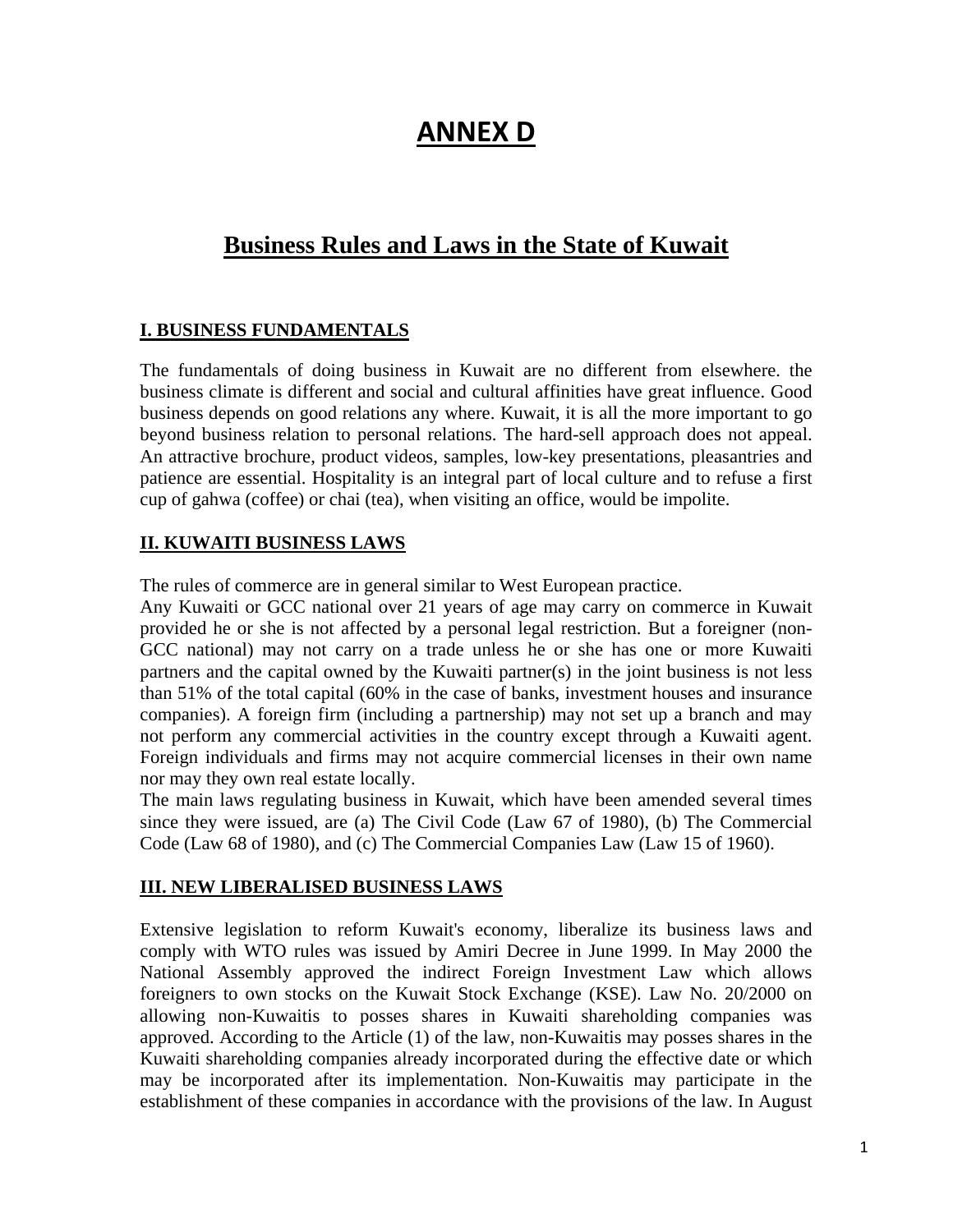2000 the Kuwaiti Cabinet approved regulations necessary to implement the bill allowing foreigners to own stocks and trade on the bourse. The legislation allows foreign investors and expatriates living in Kuwait to own up to 100 per cent of the stock of Kuwaiti companies listed on the KSE, except in banks where the ownership will be limited to 49 per cent.

# **IV. PUBLIC SECTOR CONTRACTING**

As a general rule, a public authority in Kuwait may only buy equipment and commodities, and commission works, by way of an independently administered tendering process. Public tendering is governed by Law 37 of 1964, Law 18 of 1970 and Law 81 of 1977 as amended.

Tendering procedures for most public institutions are administered by the Central Tenders Committee (CTC), though the client body (i.e. the public body requiring the service) draws up the specifications and particular conditions it requires, reviews prequalifying companies, and evaluates bids technically. However some public institutions have their own tendering procedures. But no matter who administers a tender, the procedures are in essence the same as CTC procedures, and all activities relating to public tenders, such as tender announcements, invitations to pre-qualify, pre-tender meetings, and amendments to conditions and specifications, are only published in Al-Kuwait Al-Youm, the official gazette.

Funding for major projects is normally provided by the government. In recent years other forms of financing, such as credit facilities supported by Export Credit Agencies (ECAs) and Build-Own-Transfer (BOT) type schemes, have been tried.

# *IV.1. Eligibility & Registration*

A tenderer for a public contract must be a Kuwaiti merchant who is (a) registered with the KCCI and the MCI, and (b) registered as an approved supplier or contractor. The CTC and client bodies maintain lists of approved suppliers of equipment and materials. To get on the lists, the main requirement for suppliers is that they be Kuwaiti merchants. Application for registration is usually made to the client body. The CTC also maintains lists of approved contractors for works. Before getting on these lists a contractor must be classified according to the size of projects he is deemed capable of undertaking. The size limit for the first three categories represents the cumulative size of all contracts being undertaken at the same time by a contractor, e.g. a category (4) contractor cannot bid for a contract worth more than KD50,000 if, at the time of his bid, he is already undertaking projects with an total value of KD200,000. Foreign companies are not classified as they must prequalify each time they bid for public sector contracts.

# *IV.2. Pre-Qualification*

Participation in some public tenders is restricted to firms who have been pre-qualified, i.e. judged capable of undertaking the particular project. To prequalify, a firm submits a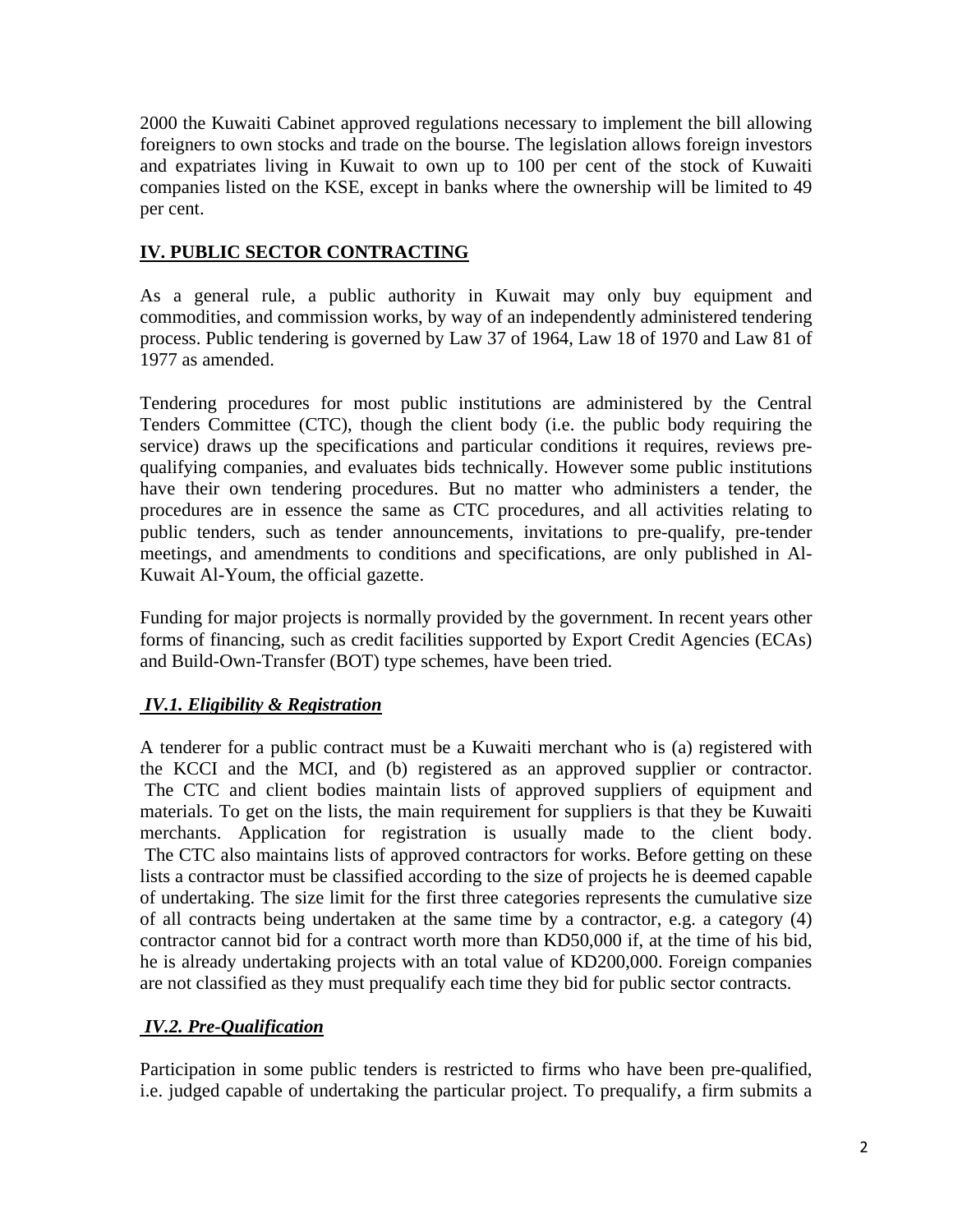standard set of documents outlining its financial and technical capabilities to the CTC. Foreign firms must prequalify each time they bid for a public contract. Their applications may only be submitted by their Kuwaiti agent and must be accompanied by an authenticated copy of the agency agreement.

# *IV.3. Bidding Procedures*

Forthcoming tenders are announced in Al-Kuwait Al-Youm as invitations to bid . To collect the documents, a written request in Arabic plus the fee (for which a receipt is given) is needed. A foreign firm must show an authenticated copy of the agreement with its local agent.

Firms who have purchased the documents may be invited to pre-tender meetings with the client body. Sometimes these are mandatory and bidders who do not attend find themselves excluded from the tender. The scope of work may be amended after the tender documents have been issued or after a pre-tender meeting. When this happens the administering committee issues a formal addendum which can only be collected on production of the original receipt for the tender documents. Notice of pre-tender meetings and tender amendments are announced in Al-Kuwait Al-Youm and tenderers are seldom advised directly.

# *IV.4. Bid Preparation*

A bid may only be submitted on the original official tender documents issued to the company making the bid. All parts must be completed in full and the documents may not be altered in any way. The bid must conform to the tender terms exactly and alternative terms are never acceptable. All prescribed supporting documentation must be appended. The tender documents are expected to be submitted without erasures or corrections. Where alternative offers are allowed, a tenderer must buy a separate set of documents for each offer he submits, with each bid clearly marked to show that it is an alternative.

# *IV.5. Pricing & Pricing Preferences*

Contracts must usually be priced on a lump sum fixed-price basis, though unit pricing is normal in maintenance type contracts. Most bids must be priced in Kuwaiti Dinar. Prices must be stated on a cash-basis.

Public sector contracts must by law be awarded to the bidder who offers the lowest price provided his bid conforms with technical requirements and he has adequate resources. But where a firm has submitted an artificially low bid and it appears that it will be unable to perform to the required standard, the contract may be awarded to the next lowest bidder.

Local manufacturers have a price advantage. Subject to technical acceptance, goods made in Kuwait may be priced up to 10% higher than comparable items made abroad and be deemed the lowest priced. Goods made in other GCC countries have a 5% price preference; but if the goods are not made in Kuwait then GCC goods have a 10%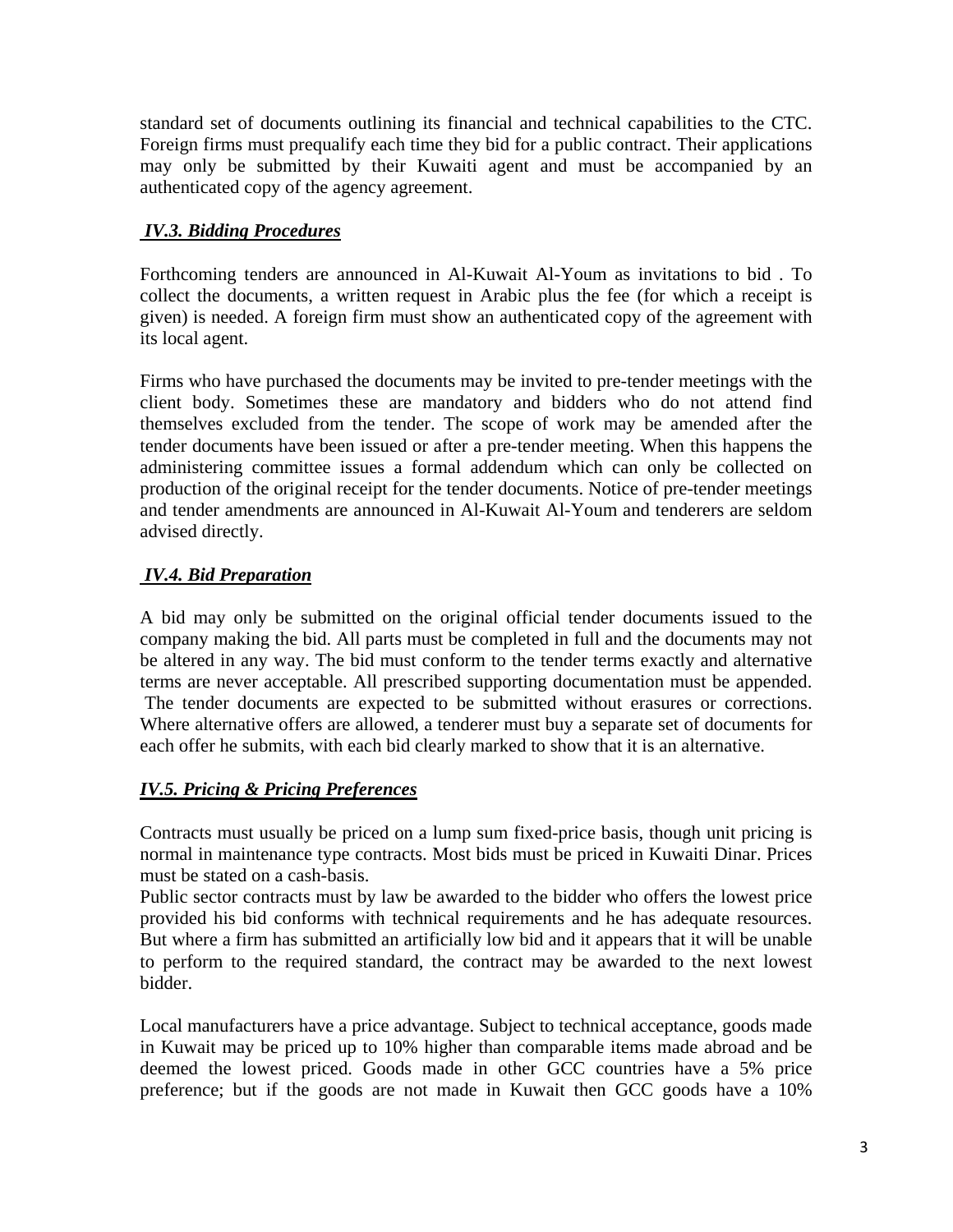advantage. Local contractors for the performance of works do not enjoy any pricing advantage.

# *IV.6. Bid Bonds*

A bidder's offer must be irrevocable until the end of its period of validity which initially cannot be more than 90 days. An unconditional bank guarantee for the entire initial period of validity, issued in Arabic by a Kuwaiti bank, must be submitted with the bid. These bonds vary from 2% to 5% of the value of the bid. If a bidder is successful but refuses to sign the contract, the bond is forfeit.

Bidders are often asked, towards the end of the initial period of validity, to extend their offers. If they wish to do so then the bid bond must also be extended.

# *IV.7. Submission of Bids*

Tender documents must be signed by the bidder and stamped with his seal. If a foreign firm submits a bid directly, rather than through its local agent, both its stamp and the agent's stamp must appear on every page. Proof of the signatory's capacity to bind the bidding firm is always required and this usually takes the form of a notarized power of attorney.

If the tender documents include a bid envelope, this must be used to submit the bid. The name of the bidder may not appear on the envelope, which must be sealed with wax. Bids must be submitted to the tender committee at the place, date and time stated in the conditions. Where the CTC is administering the tender, bids must be submitted in the CTC's office in Sharq, which is done by placing the envelope in the box designated for that tender by a notice in Arabic (only). The closing time is usually 1:00pm and the box is always sealed the very second time is up.

# *IV.8. Evaluation & Award*

Where the CTC is administering the tender, bidders may get a copy in Arabic of the list of bidders and their prices from the CTC's Sharq office, about a week or so after bidding closes, by showing a copy of the original receipt for the docu-ments. But other tender committees do not normally provide such lists.

In most tenders a technical study, to ensure that bids comply with the required specifications, is usually carried out by the client body. During these studies, a bidder may be invited to answer queries orally or he may be sent a list of questions requiring a written reply.

Once technical studies are completed, a contract is awarded on the basis of price from among the bids that conform with the tender specifications. The administering committee notifies a successful bidder in writing, but the latter does not have any contractual rights until he has signed his contract with the client body. If the winner fails to sign the contract within a specified time of being invited to do so, he is deemed to have withdrawn.

Before signing the contract, a successful bidder must replace his initial guarantee with a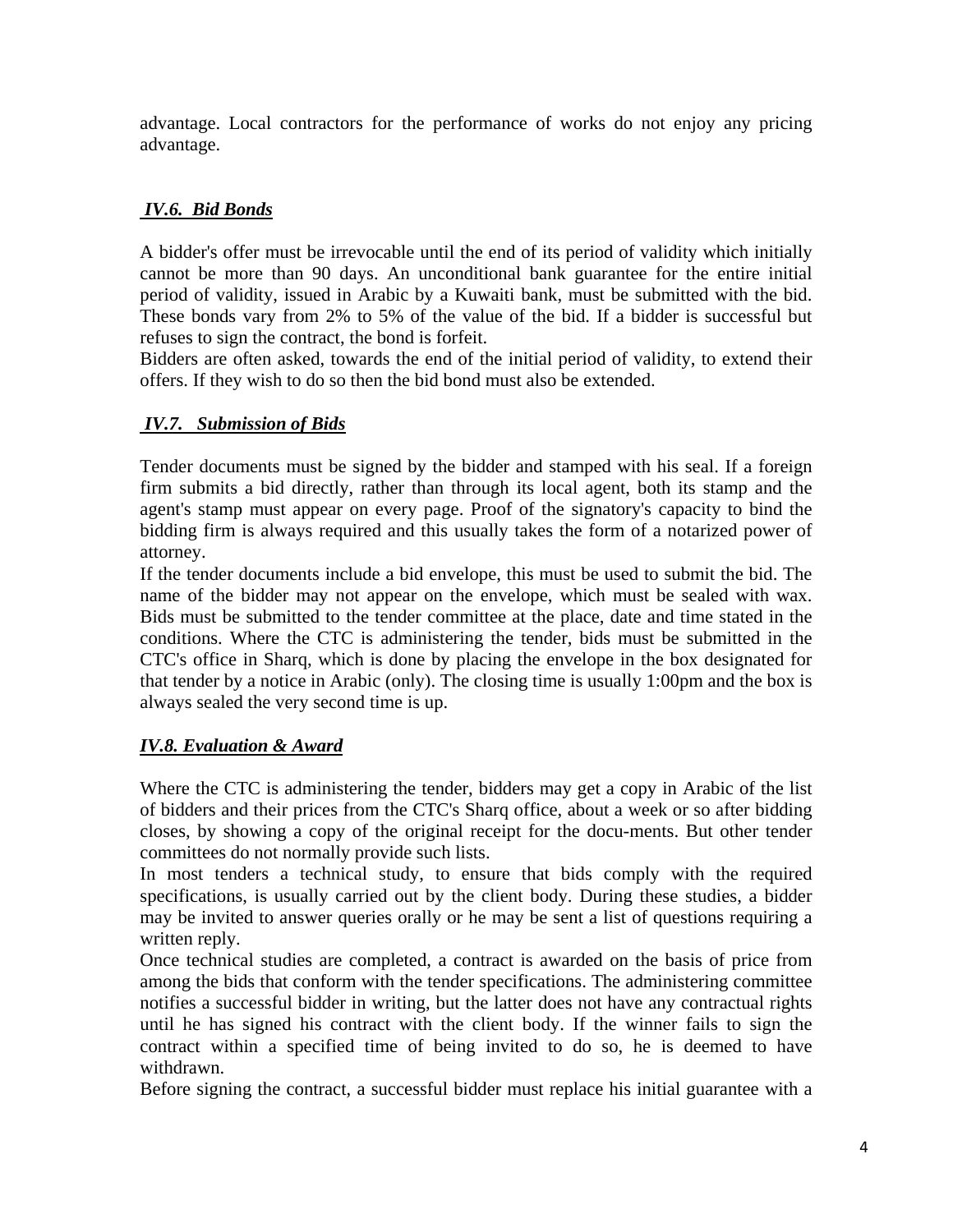final guarantee or performance bond from a Kuwaiti bank. This is typically 10% of the contract value and must be valid for the duration of the contract including a maintenance period. A contractor who fails to present this guarantee is deemed to have withdrawn.

# *IV.9. Performance*

Public sector contracts always contain penalty clauses, and minor delays and faults in execution usually result in penalties being imposed.

Contractors for the performance of works normally receive an advance of 10% to cover costs of mobilization. Stage payments on account of work-in-progress are also made. Most contracts allow the client body to retain 10% from work-in-progress payments until the end of the contract and to recoup the advance pro-rata from work-in-progress payments, so that during the maintenance period the client body is holding retention of 10%.

Public sector contracts normally include a maintenance period of a year, during which the contractor is liable for any faults in the equipment or works. The period is covered by a retention, in the case of works, and the performance bond.

When a project of works is completed, the contractor usually receives a provisional completion certificate which is replaced by a final acceptance certificate at the end of the maintenance period. This final certificate releases him from further liability and enables him to claim his final payment. Before he can receive his final payment, a foreign contractor must obtain a tax clearance certificate

# **V. COUNTERTRADE OFFSET PROGRAMME**

Under Kuwait's counter-trade offset programme, a foreign contractor who signs contracts to supply government institutions with goods or services that are cumulatively worth equivalent to or exceeding KD10 million in any fiscal year (April to March) incurs an offset obligation that requires him to set up a business beneficial to Kuwait.

# *V.1.The Office Obligation*

The offset obligation is expressed in the same currency as the supply contracts and is nominally 30% of their value. The contractor earns 'credits' for expenditures relating to his offset business venture (OBV) and when these credits amount to 30% of his supply contracts he has fulfilled his obligation. Actual expenditures will be much less than 30% because most expenditures earn credits at a rate greater than 1:1 and, in practice, offset expenditures amount to about 3% of a contractor's supply contracts. But before a contractor may embark on his OBV, the business must be officially approved. The programme is administered by the Counter-Trade Offset Program Executive Office (PEO) in the Ministry of Finance. The stated objectives of Kuwait's offset programme are: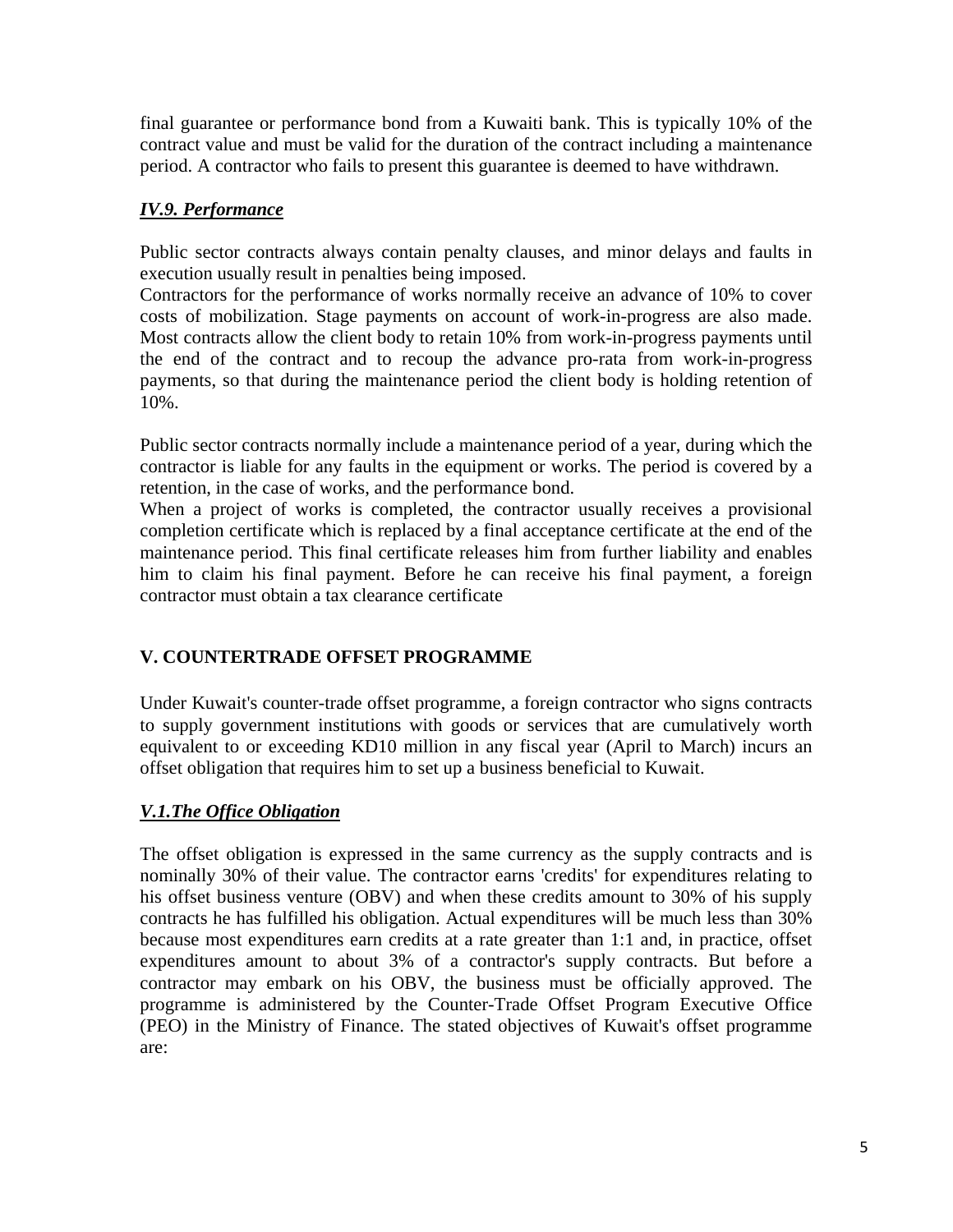- to promote long-term mutually beneficial collaborative business ventures between foreign enterprises and Kuwaiti companies with an emphasis on the private sector;
- to achieve sustainable economic benefits (such as export sales and import substitution);
- to enhance the high-tech capabilities of the private sector by creating and expanding education and training opportunities for Kuwaiti nationals locally and abroad;
- to facilitate the transfer of state-of-the-art technology into the private sector; and
- to support Kuwait's foreign aid programmes.

These objectives provide the criteria by which proposed OBVs are evaluated.

A contractor's obligation begins when he signs the supply contract that creates it. The total time allowed to fulfill the obligation is 10 years, i.e. 24 months for approval of the OBV and eight years thereafter to generate the credits needed to extinguish the obligation, with 50% being settled within four years. A contractor's OBV must include Kuwaiti businesses or entrepreneurs as equity partners, and it must exist and operate under Kuwait's Commercial Companies Law.

A contractor, who refuses to participate in the programme or ceases to participate before he accumulates credits equal to 10% of his obligation, incurs a penalty of 6% of the value of his supply contract(s). If he fails to continue after completing 10% or more of his obligation, the penalty is reduced by the percentage of the obligation which has been completed.

# *V.2.The Offset Process*

Once a foreign contractor has signed the supply contracts that trigger his obligation, he must acknowledge this obligation by signing a memorandum of agreement with the Ministry of Finance. He must then submit business ideas to the PEO in order to obtain approval for an OBV. For each idea he must submit in turn a concept paper, a proposal and a business plan, and each of these documents must be approved before the next one is submitted.

The concept paper is essentially a brief summary of the proposed business. A proposal is similar to a traditional feasibility study and is the key document upon which approval of the OBV rests. The business plan must be fully detailed and must cover the whole eight years in which the obligation must be fulfilled.

The proposed OBV must pass normal evaluation criteria for commercial, technical and financial viability. The business is also evaluated on its ability to further capital accumulation and promote economic development in Kuwait, on the contribution it can make to developing a highly skilled experienced globally-competitive work force and on whether it will transfer inwards technology appropriate to the development of new industries in Kuwait.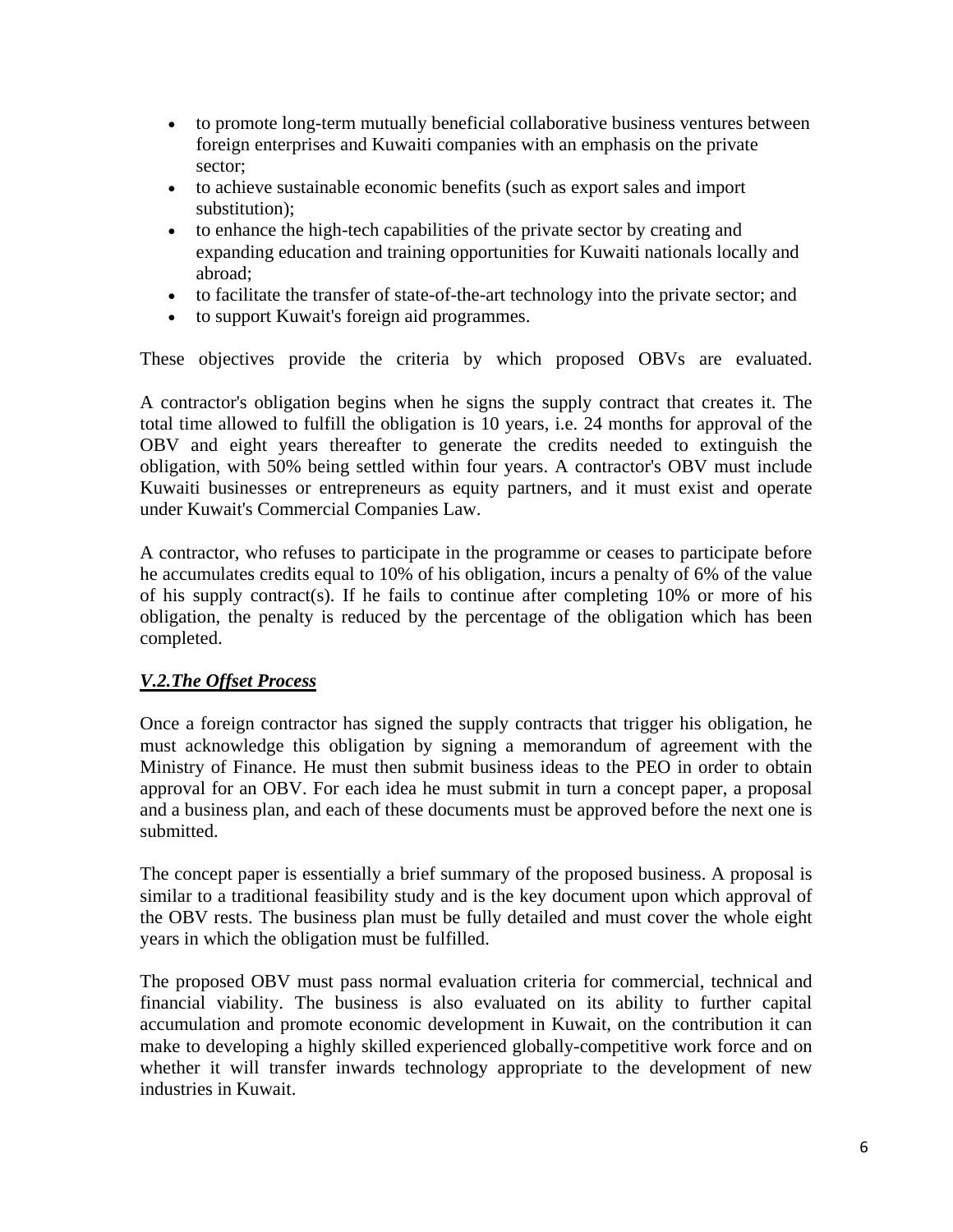# *V.3. Calculation of Credits*

Once his business plan has been approved the foreign contractor establishes and operates the OBV with his Kuwaiti associates. He is awarded offset credits annually on the basis of the expenditures relating to the OBV as shown by its audited financial statements.

All the OBV's expenditures, except for costs incurred in administering the programme, are eligible for credits. But instead of being just aggregated to calculate the credits, these expenditures are classified and weighed according to the preferences given to them under the government's economic policy objectives. First the expenditures are classified, according to the internal functions of the OBV, into micro-categories (see box). The actual expenses in each micro-category are then multiplied by the appropriate micromultiplier. The result is then multiplied by the approved macro-multiplier. The final result is the amount of credits earned in that particular micro-category. The credits earned in each micro-category are then summed to arrive at the total number of credits generated by the OBV for that year.

To decide what the OBV's macro-multiplier should be, the OBV is classified according to its activities into one of the economic activity areas (EAA) shown in the box. Each EAA has a macro-multiplier which ranks it by the preferences accorded to that economic activity in the government's policy objectives.

Once an OBV is established, the PEO must be provided with six monthly progress reports, i.e. performance updates. The OBV is required to maintain accounting records according to International Accounting Standards and to file annual audited financial statements with the PEO. All supporting records must be kept for four years and PEO has the right to audit these records annually.

# *V.4. Future Credits*

After a contractor's current obligation has been fulfilled, additional credits generated by his OBV may be carried forward and set against offset obligations arising from any future supply contracts he signs. These future credits may not be transferred to other contractors.

# *V.5.Third Party Fulfillment*

Subject to PEO approval, a foreign contractor may designate a third party to fulfil his offset obligation, though the contractor remains responsible for the outcome. Contractors unable to find suitable OBVs may be allowed to fulfil their obligations by investing in approved investment funds which provide finance for ventures acceptable under the offset programme. Several local funds have been approved for this purpose by the Ministry of Finance.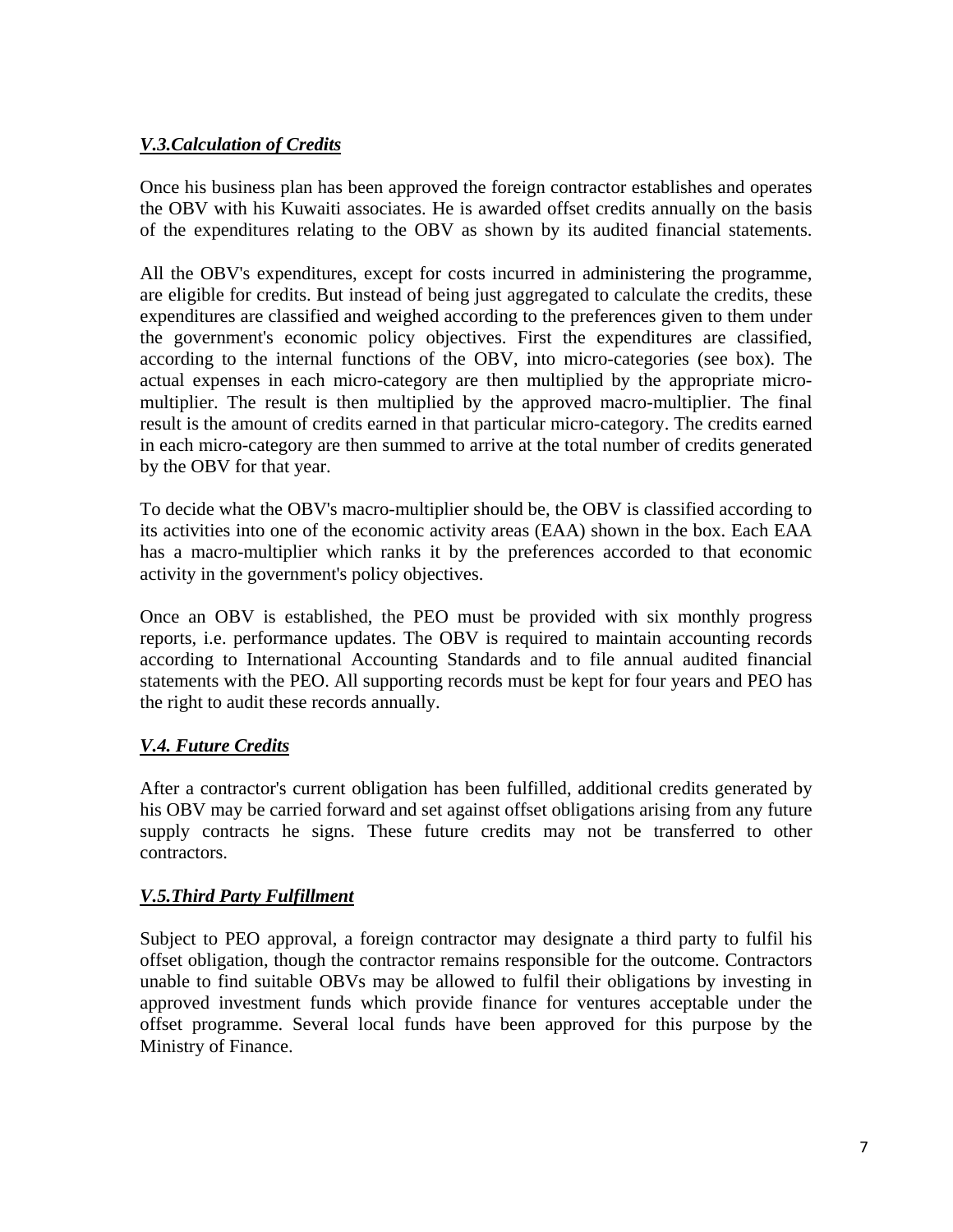# **Overview on Company Classification Terms**

In order for the Central Tenders Committee (CTC) to maintain the competency level of the contractors participating in the tenders of the ministries of the State of Kuwait, the Contractors for Public Tenders Classification Committee was established. The Classification Committee works on classifying the contractors for road, sewage, electricity, air-conditioning and construction works according to its approved standards. The Committee set terms for the companies and the organizations that would apply for classification or for upgrade to a higher category.

### **Company Classification Terms**

*The approved key terms that are being used by the Classification Committee for the contractors participating in the tenders of the ministries and entities of the State of Kuwait for road, sewage, electricity, air-conditioning and construction works are:*

1- The financial status for the company or the organization

2- Any previous work and experience for the company or the organization

3- The organizational structure and job design for the company or the organization

4- The equipment and workshops owned by the company or the organization

5- Field inspection on existing and on-going projects

The following conditions must be met for the companies or the organizations that apply for classification:

1- The company or the organization must be Kuwaiti

2- The company or the organization, the applicant, must be a member in Kuwait Chamber of Commerce & Industry (KCCI)

3- The company or the organization must have been established at least three years ago

4- The company or the organization must have a technical body specialized in the category applied for

5- All the employees in the technical and administrative bodies must be sponsored by organization

6- The company or the organization must be registered at the CTC (Supplier Card)

7- The capital of the company or the organization must not be less than:

a- Fifty thousand (50000) KD, fourth category companies

b- One hundred thousand (100000) KD, third category companies

c- Two hundred thousand (200000) KD, second category companies

d- Five hundred thousand (500000) KD, first category companies

8- The company or the organization must have an experience in the field of the classification applying for

# *The following conditions must be met for the companies and organizations that apply for upgrade to a higher category:*

1- One year must have been passed on the classification of the company or the organization

2- The company or the organization must have participated and implemented